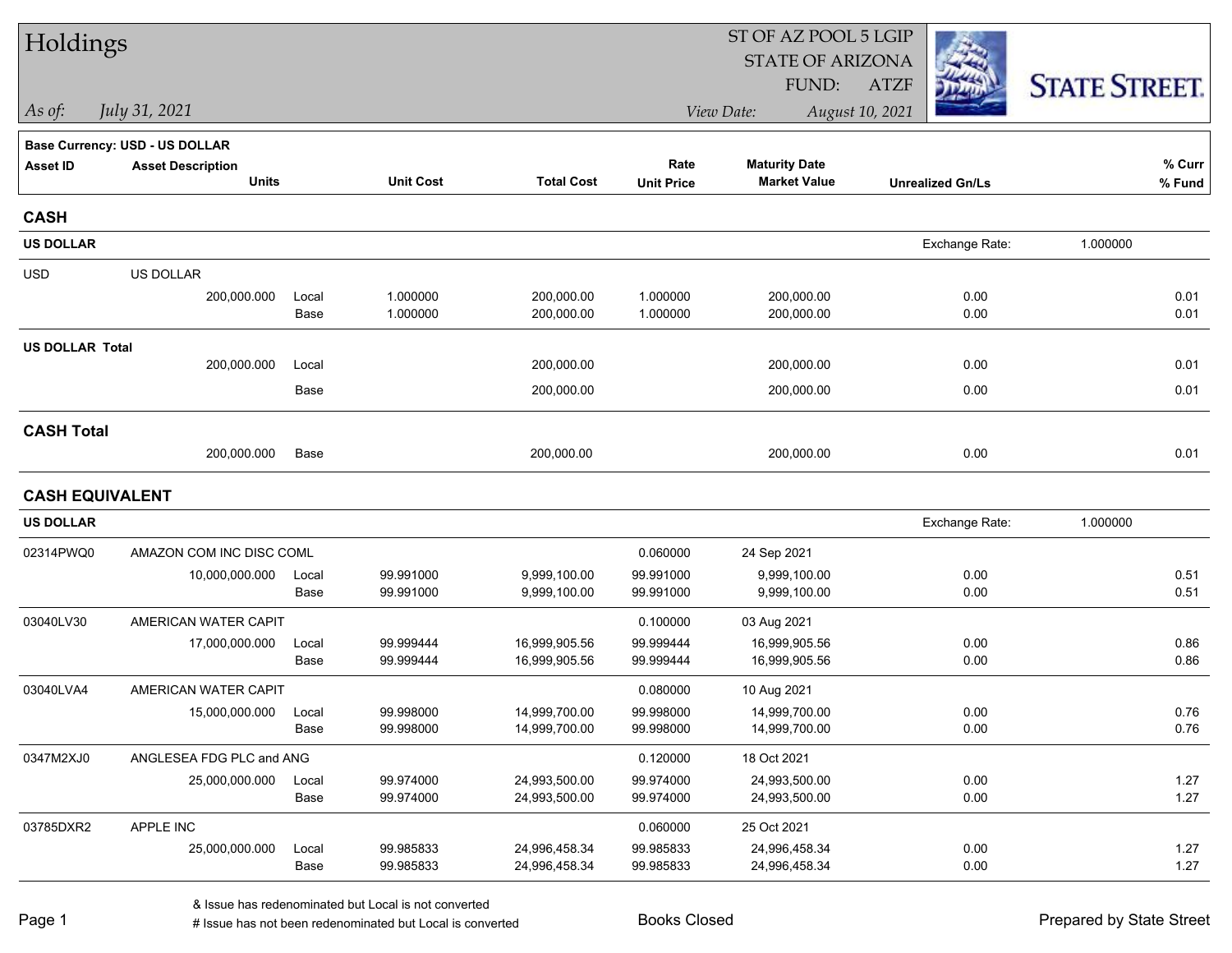| Holdings        |                                       |       |                  |                   |                   |                         |                 |                         |                      |
|-----------------|---------------------------------------|-------|------------------|-------------------|-------------------|-------------------------|-----------------|-------------------------|----------------------|
|                 |                                       |       |                  |                   |                   | <b>STATE OF ARIZONA</b> |                 |                         |                      |
|                 |                                       |       |                  |                   |                   | FUND:                   | <b>ATZF</b>     |                         | <b>STATE STREET.</b> |
| As of:          | July 31, 2021                         |       |                  |                   |                   | View Date:              | August 10, 2021 |                         |                      |
|                 | <b>Base Currency: USD - US DOLLAR</b> |       |                  |                   |                   |                         |                 |                         |                      |
| <b>Asset ID</b> | <b>Asset Description</b>              |       |                  |                   | Rate              | <b>Maturity Date</b>    |                 |                         | % Curr               |
|                 | <b>Units</b>                          |       | <b>Unit Cost</b> | <b>Total Cost</b> | <b>Unit Price</b> | <b>Market Value</b>     |                 | <b>Unrealized Gn/Ls</b> | % Fund               |
| 04821TX42       | ATLANTIC ASSET SECUR                  |       |                  |                   | 0.110000          | 04 Oct 2021             |                 |                         |                      |
|                 | 21,650,000.000                        | Local | 99.980444        | 21,645,766.22     | 99.980444         | 21,645,766.22           |                 | 0.00                    | 1.10                 |
|                 |                                       | Base  | 99.980444        | 21,645,766.22     | 99.980444         | 21,645,766.22           |                 | 0.00                    | 1.10                 |
| 04821TXK6       | <b>ATLANTIC ASSET SECUR</b>           |       |                  |                   | 0.100000          | 19 Oct 2021             |                 |                         |                      |
|                 | 20,000,000.000                        | Local | 99.978056        | 19,995,611.11     | 99.978056         | 19,995,611.11           |                 | 0.00                    | 1.01                 |
|                 |                                       | Base  | 99.978056        | 19,995,611.11     | 99.978056         | 19,995,611.11           |                 | 0.00                    | 1.01                 |
| 04821TYC3       | ATLANTIC ASSET SECUR                  |       |                  |                   | 0.120000          | 12 Nov 2021             |                 |                         |                      |
|                 | 7,000,000.000                         | Local | 99.965667        | 6,997,596.67      | 99.965667         | 6,997,596.67            |                 | 0.00                    | 0.35                 |
|                 |                                       | Base  | 99.965667        | 6,997,596.67      | 99.965667         | 6,997,596.67            |                 | 0.00                    | 0.35                 |
| 05253AW14       | AUST & NEW ZEA                        |       |                  |                   | 0.130000          | 01 Sep 2021             |                 |                         |                      |
|                 | 25,000,000.000                        | Local | 99.988806        | 24,997,201.39     | 99.988806         | 24,997,201.39           |                 | 0.00                    | 1.27                 |
|                 |                                       | Base  | 99.988806        | 24,997,201.39     | 99.988806         | 24,997,201.39           |                 | 0.00                    | 1.27                 |
| 05253CC12       | AUST & NEW ZEA                        |       |                  |                   | 0.200000          | 01 Mar 2022             |                 |                         |                      |
|                 | 10,000,000.000                        | Local | 99.882222        | 9,988,222.22      | 99.882222         | 9,988,222.22            |                 | 0.00                    | 0.51                 |
|                 |                                       | Base  | 99.882222        | 9,988,222.22      | 99.882222         | 9,988,222.22            |                 | 0.00                    | 0.51                 |
| 06367CFF9       | <b>BANK OF MONTREAL-</b>              |       |                  |                   | 0.110000          | 17 Aug 2021             |                 |                         |                      |
|                 | 10,000,000.000                        | Local | 100.000000       | 10,000,000.00     | 100.000000        | 10,000,000.00           |                 | 0.00                    | 0.51                 |
|                 |                                       | Base  | 100.000000       | 10,000,000.00     | 100.000000        | 10,000,000.00           |                 | 0.00                    | 0.51                 |
| 06367CFG7       | <b>BANK OF MONTREAL-</b>              |       |                  |                   | 0.220000          | 18 May 2022             |                 |                         |                      |
|                 | 15,000,000.000                        | Local | 100.000000       | 15,000,000.00     | 100.000000        | 15,000,000.00           |                 | 0.00                    | 0.76                 |
|                 |                                       | Base  | 100.000000       | 15,000,000.00     | 100.000000        | 15,000,000.00           |                 | 0.00                    | 0.76                 |
| 06417MPH2       | <b>BANK OF NOVA SCOTIA</b>            |       |                  |                   | 0.230000          | 11 May 2022             |                 |                         |                      |
|                 | 10,000,000.000                        | Local | 100.007871       | 10,000,787.11     | 100.007871        | 10,000,787.11           |                 | 0.00                    | 0.51                 |
|                 |                                       | Base  | 100.007871       | 10,000,787.11     | 100.007871        | 10,000,787.11           |                 | 0.00                    | 0.51                 |
| 06417MQC2       | <b>BANK OF NOVA SCOTIA</b>            |       |                  |                   | 0.210000          | 07 Jun 2022             |                 |                         |                      |
|                 | 10,000,000.000                        | Local | 100.000000       | 10,000,000.00     | 100.000000        | 10,000,000.00           |                 | 0.00                    | 0.51                 |
|                 |                                       | Base  | 100.000000       | 10,000,000.00     | 100.000000        | 10,000,000.00           |                 | 0.00                    | 0.51                 |
| 07644AZ72       | BEDFORD ROW FDG CORP                  |       |                  |                   | 0.140000          | 07 Dec 2021             |                 |                         |                      |
|                 | 10,000,000.000                        | Local | 99.950222        | 9,995,022.22      | 99.950222         | 9,995,022.22            |                 | 0.00                    | 0.51                 |
|                 |                                       | Base  | 99.950222        | 9,995,022.22      | 99.950222         | 9,995,022.22            |                 | 0.00                    | 0.51                 |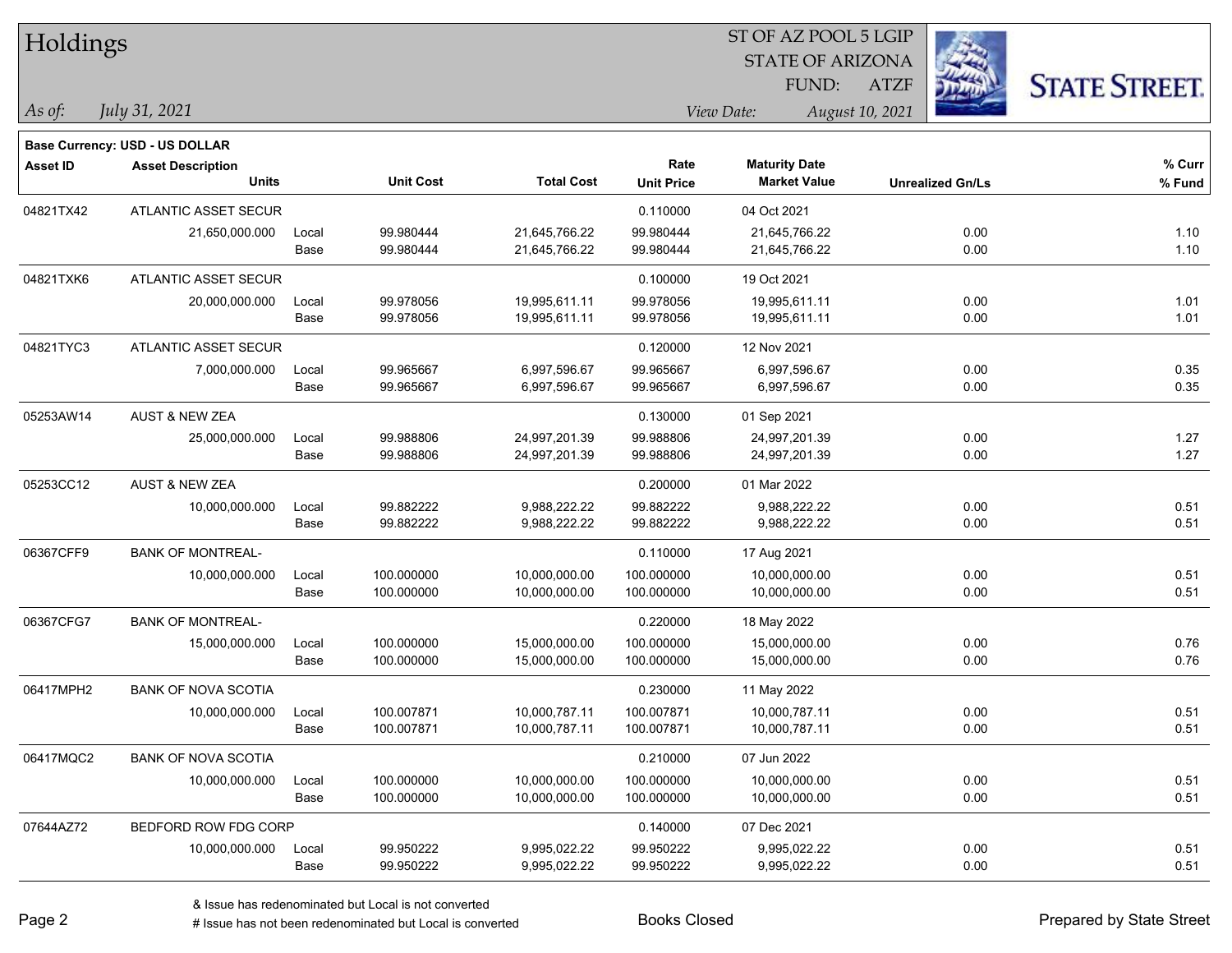| Holdings        |                                       |       |                  |                   |                   | ST OF AZ POOL 5 LGIP    |                         |                      |
|-----------------|---------------------------------------|-------|------------------|-------------------|-------------------|-------------------------|-------------------------|----------------------|
|                 |                                       |       |                  |                   |                   | <b>STATE OF ARIZONA</b> |                         |                      |
|                 |                                       |       |                  |                   |                   | FUND:                   | <b>ATZF</b>             | <b>STATE STREET.</b> |
| As of:          | July 31, 2021                         |       |                  |                   |                   | View Date:              | August 10, 2021         |                      |
|                 | <b>Base Currency: USD - US DOLLAR</b> |       |                  |                   |                   |                         |                         |                      |
| <b>Asset ID</b> | <b>Asset Description</b>              |       |                  |                   | Rate              | <b>Maturity Date</b>    |                         | % Curr               |
|                 | <b>Units</b>                          |       | <b>Unit Cost</b> | <b>Total Cost</b> | <b>Unit Price</b> | <b>Market Value</b>     | <b>Unrealized Gn/Ls</b> | % Fund               |
| 07644BA36       | BEDFORD ROW FDG CORP                  |       |                  |                   | 0.210000          | 03 Jan 2022             |                         |                      |
|                 | 5,000,000.000                         | Local | 99.909583        | 4,995,479.17      | 99.909583         | 4,995,479.17            | 0.00                    | 0.25                 |
|                 |                                       | Base  | 99.909583        | 4,995,479.17      | 99.909583         | 4,995,479.17            | 0.00                    | 0.25                 |
| 07644BBA9       | BEDFORD ROW FDG CORP                  |       |                  |                   | 0.120000          | 10 Feb 2022             |                         |                      |
|                 | 25,000,000.000                        | Local | 99.935667        | 24,983,916.66     | 99.935667         | 24,983,916.66           | 0.00                    | 1.27                 |
|                 |                                       | Base  | 99.935667        | 24,983,916.66     | 99.935667         | 24,983,916.66           | 0.00                    | 1.27                 |
| 07645RCS3       | BEDFORD ROW FDG CORP                  |       |                  |                   | 0.184500          | 20 Sep 2021             |                         |                      |
|                 | 10,000,000.000                        | Local | 100.000000       | 10,000,000.00     | 100.000000        | 10,000,000.00           | 0.00                    | 0.51                 |
|                 |                                       | Base  | 100.000000       | 10,000,000.00     | 100.000000        | 10,000,000.00           | 0.00                    | 0.51                 |
| 13606CSH8       | CANADIAN IMPERIAL BK                  |       |                  |                   | 0.240000          | 04 May 2022             |                         |                      |
|                 | 10,000,000.000                        | Local | 100.000000       | 10,000,000.00     | 100.000000        | 10,000,000.00           | 0.00                    | 0.51                 |
|                 |                                       | Base  | 100.000000       | 10,000,000.00     | 100.000000        | 10,000,000.00           | 0.00                    | 0.51                 |
| 13606CTS3       | <b>CANADIAN IMPERIAL BK</b>           |       |                  |                   | 0.080000          | 31 Aug 2021             |                         |                      |
|                 | 15,000,000.000                        | Local | 100.000000       | 15,000,000.00     | 100.000000        | 15,000,000.00           | 0.00                    | 0.76                 |
|                 |                                       | Base  | 100.000000       | 15,000,000.00     | 100.000000        | 15,000,000.00           | 0.00                    | 0.76                 |
| 13738JV49       | CAN AST + CAN LTD JT                  |       |                  |                   | 0.120000          | 04 Aug 2021             |                         |                      |
|                 | 5,000,000.000                         | Local | 99.999000        | 4,999,950.00      | 99.999000         | 4,999,950.00            | 0.00                    | 0.25                 |
|                 |                                       | Base  | 99.999000        | 4,999,950.00      | 99.999000         | 4,999,950.00            | 0.00                    | 0.25                 |
| 13738JW97       | CAN AST + CAN LTD JT                  |       |                  |                   | 0.090000          | 09 Sep 2021             |                         |                      |
|                 | 15,000,000.000                        | Local | 99.990250        | 14,998,537.50     | 99.990250         | 14,998,537.50           | 0.00                    | 0.76                 |
|                 |                                       | Base  | 99.990250        | 14,998,537.50     | 99.990250         | 14,998,537.50           | 0.00                    | 0.76                 |
| 13738JWE6       | CAN AST + CAN LTD JT                  |       |                  |                   | 0.080000          | 14 Sep 2021             |                         |                      |
|                 | 5,000,000.000                         | Local | 99.990222        | 4,999,511.11      | 99.990222         | 4,999,511.11            | 0.00                    | 0.25                 |
|                 |                                       | Base  | 99.990222        | 4,999,511.11      | 99.990222         | 4,999,511.11            | 0.00                    | 0.25                 |
| 13738JWN6       | CAN AST + CAN LTD JT                  |       |                  |                   | 0.100000          | 22 Sep 2021             |                         |                      |
|                 | 20,000,000.000                        | Local | 99.985556        | 19,997,111.11     | 99.985556         | 19,997,111.11           | 0.00                    | 1.01                 |
|                 |                                       | Base  | 99.985556        | 19,997,111.11     | 99.985556         | 19,997,111.11           | 0.00                    | 1.01                 |
| 13738JWN6       | CAN AST + CAN LTD JT                  |       |                  |                   | 0.110000          | 22 Sep 2021             |                         |                      |
|                 | 2,000,000.000                         | Local | 99.984111        | 1,999,682.22      | 99.984111         | 1,999,682.22            | 0.00                    | 0.10                 |
|                 |                                       | Base  | 99.984111        | 1,999,682.22      | 99.984111         | 1,999,682.22            | 0.00                    | 0.10                 |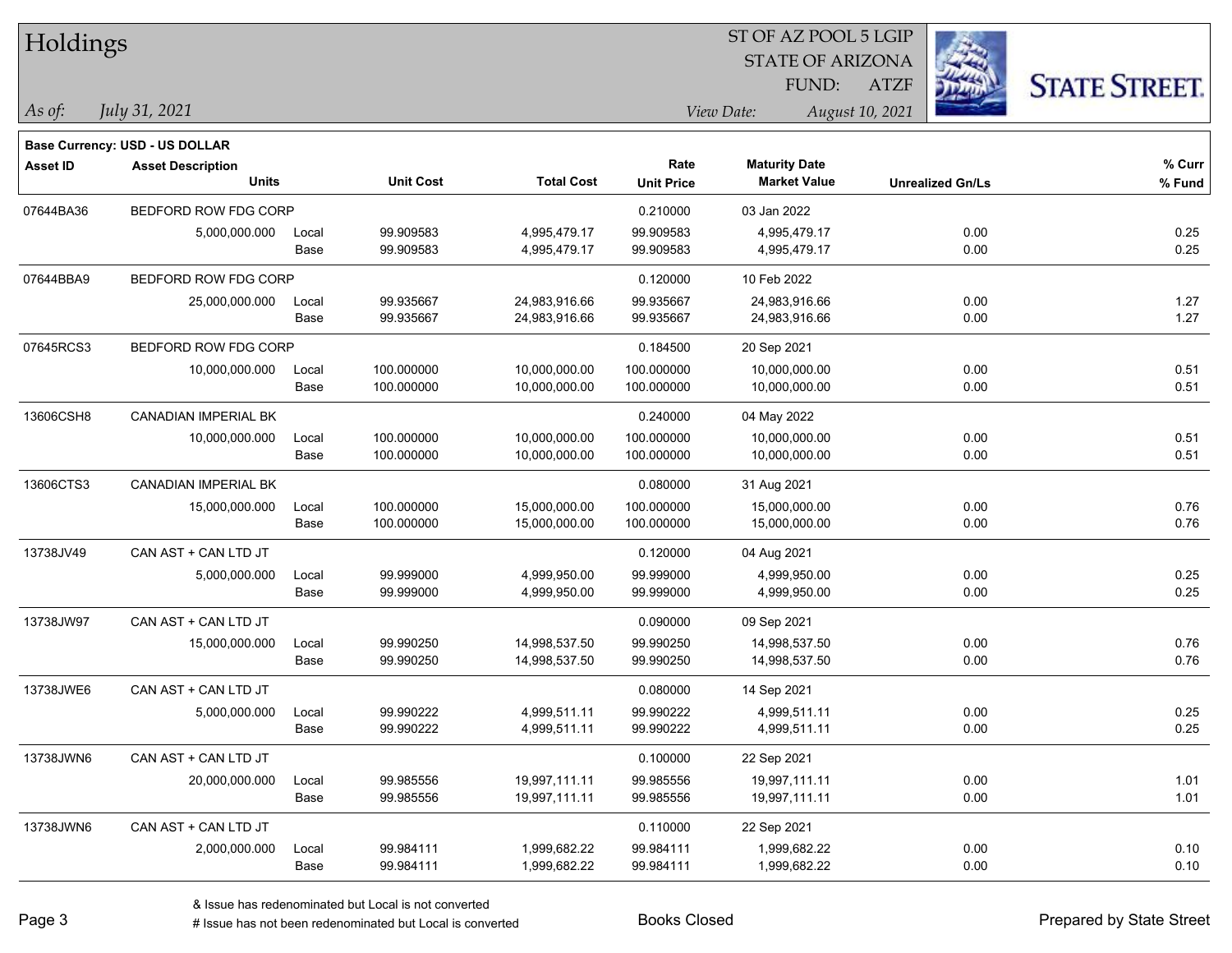| Holdings        |                                       |       |                  |                   | 51 OF AZ POOL 5 LGIP |                         |                         |                     |  |  |
|-----------------|---------------------------------------|-------|------------------|-------------------|----------------------|-------------------------|-------------------------|---------------------|--|--|
|                 |                                       |       |                  |                   |                      | <b>STATE OF ARIZONA</b> |                         |                     |  |  |
|                 |                                       |       |                  |                   |                      | FUND:                   | <b>ATZF</b>             | <b>STATE STREET</b> |  |  |
| As of:          | July 31, 2021                         |       |                  |                   |                      | View Date:              | August 10, 2021         |                     |  |  |
|                 | <b>Base Currency: USD - US DOLLAR</b> |       |                  |                   |                      |                         |                         |                     |  |  |
| <b>Asset ID</b> | <b>Asset Description</b>              |       |                  |                   | Rate                 | <b>Maturity Date</b>    |                         | % Curr              |  |  |
|                 | <b>Units</b>                          |       | <b>Unit Cost</b> | <b>Total Cost</b> | <b>Unit Price</b>    | <b>Market Value</b>     | <b>Unrealized Gn/Ls</b> | % Fund              |  |  |
| 15060XVG4       | <b>CEDAR SPRING CPTL CO</b>           |       |                  |                   | 0.150000             | 16 Aug 2021             |                         |                     |  |  |
|                 | 15,000,000.000                        | Local | 99.993750        | 14,999,062.50     | 99.993750            | 14,999,062.50           | 0.00                    | 0.76                |  |  |
|                 |                                       | Base  | 99.993750        | 14,999,062.50     | 99.993750            | 14,999,062.50           | 0.00                    | 0.76                |  |  |
| 15060XVP4       | CEDAR SPRING CPTL CO                  |       |                  |                   | 0.160000             | 23 Aug 2021             |                         |                     |  |  |
|                 | 25,000,000.000                        | Local | 99.990222        | 24,997,555.55     | 99.990222            | 24,997,555.55           | 0.00                    | 1.27                |  |  |
|                 |                                       | Base  | 99.990222        | 24,997,555.55     | 99.990222            | 24,997,555.55           | 0.00                    | 1.27                |  |  |
| 15963TWA3       | CHARIOT FNDG LLC                      |       |                  |                   | 0.080000             | 10 Sep 2021             |                         |                     |  |  |
|                 | 20,000,000.000                        | Local | 99.991111        | 19,998,222.22     | 99.991111            | 19,998,222.22           | 0.00                    | 1.01                |  |  |
|                 |                                       | Base  | 99.991111        | 19,998,222.22     | 99.991111            | 19,998,222.22           | 0.00                    | 1.01                |  |  |
| 15963TX46       | <b>CHARIOT FNDG LLC</b>               |       |                  |                   | 0.110000             | 04 Oct 2021             |                         |                     |  |  |
|                 | 15,000,000.000                        | Local | 99.980444        | 14,997,066.66     | 99.980444            | 14,997,066.66           | 0.00                    | 0.76                |  |  |
|                 |                                       | Base  | 99.980444        | 14,997,066.66     | 99.980444            | 14,997,066.66           | 0.00                    | 0.76                |  |  |
| 15963TXT1       | <b>CHARIOT FNDG LLC</b>               |       |                  |                   | 0.110000             | 27 Oct 2021             |                         |                     |  |  |
|                 | 15,000,000.000                        | Local | 99.973417        | 14,996,012.50     | 99.973417            | 14,996,012.50           | 0.00                    | 0.76                |  |  |
|                 |                                       | Base  | 99.973417        | 14,996,012.50     | 99.973417            | 14,996,012.50           | 0.00                    | 0.76                |  |  |
| 16677JWM4       | CHEVRON CORP                          |       |                  |                   | 0.050000             | 21 Sep 2021             |                         |                     |  |  |
|                 | 15,000,000.000                        | Local | 99.992917        | 14,998,937.50     | 99.992917            | 14,998,937.50           | 0.00                    | 0.76                |  |  |
|                 |                                       | Base  | 99.992917        | 14,998,937.50     | 99.992917            | 14,998,937.50           | 0.00                    | 0.76                |  |  |
| 16677JWT9       | CHEVRON CORP                          |       |                  |                   | 0.070000             | 27 Sep 2021             |                         |                     |  |  |
|                 | 10,000,000.000                        | Local | 99.988917        | 9,998,891.67      | 99.988917            | 9,998,891.67            | 0.00                    | 0.51                |  |  |
|                 |                                       | Base  | 99.988917        | 9,998,891.67      | 99.988917            | 9,998,891.67            | 0.00                    | 0.51                |  |  |
| 16677JXV3       | <b>CHEVRON CORP</b>                   |       |                  |                   | 0.160000             | 29 Oct 2021             |                         |                     |  |  |
|                 | 10,000,000.000                        | Local | 99.960444        | 9,996,044.44      | 99.960444            | 9,996,044.44            | 0.00                    | 0.51                |  |  |
|                 |                                       | Base  | 99.960444        | 9,996,044.44      | 99.960444            | 9,996,044.44            | 0.00                    | 0.51                |  |  |
| 17327AVW4       | CITIGROUP GLOBAL MKTS INC S           |       |                  |                   | 0.130000             | 30 Aug 2021             |                         |                     |  |  |
|                 | 15,000,000.000                        | Local | 99.989528        | 14,998,429.17     | 99.989528            | 14,998,429.17           | 0.00                    | 0.76                |  |  |
|                 |                                       | Base  | 99.989528        | 14,998,429.17     | 99.989528            | 14,998,429.17           | 0.00                    | 0.76                |  |  |
| 19121AV24       | COCA-COLA COMPANY                     |       |                  |                   | 0.060000             | 02 Aug 2021             |                         |                     |  |  |
|                 | 25,000,000.000                        | Local | 99.999833        | 24,999,958.33     | 99.999833            | 24,999,958.33           | 0.00                    | 1.27                |  |  |
|                 |                                       | Base  | 99.999833        | 24,999,958.33     | 99.999833            | 24,999,958.33           | 0.00                    | 1.27                |  |  |

 $ST$  OF AZ POOL 5 LGIP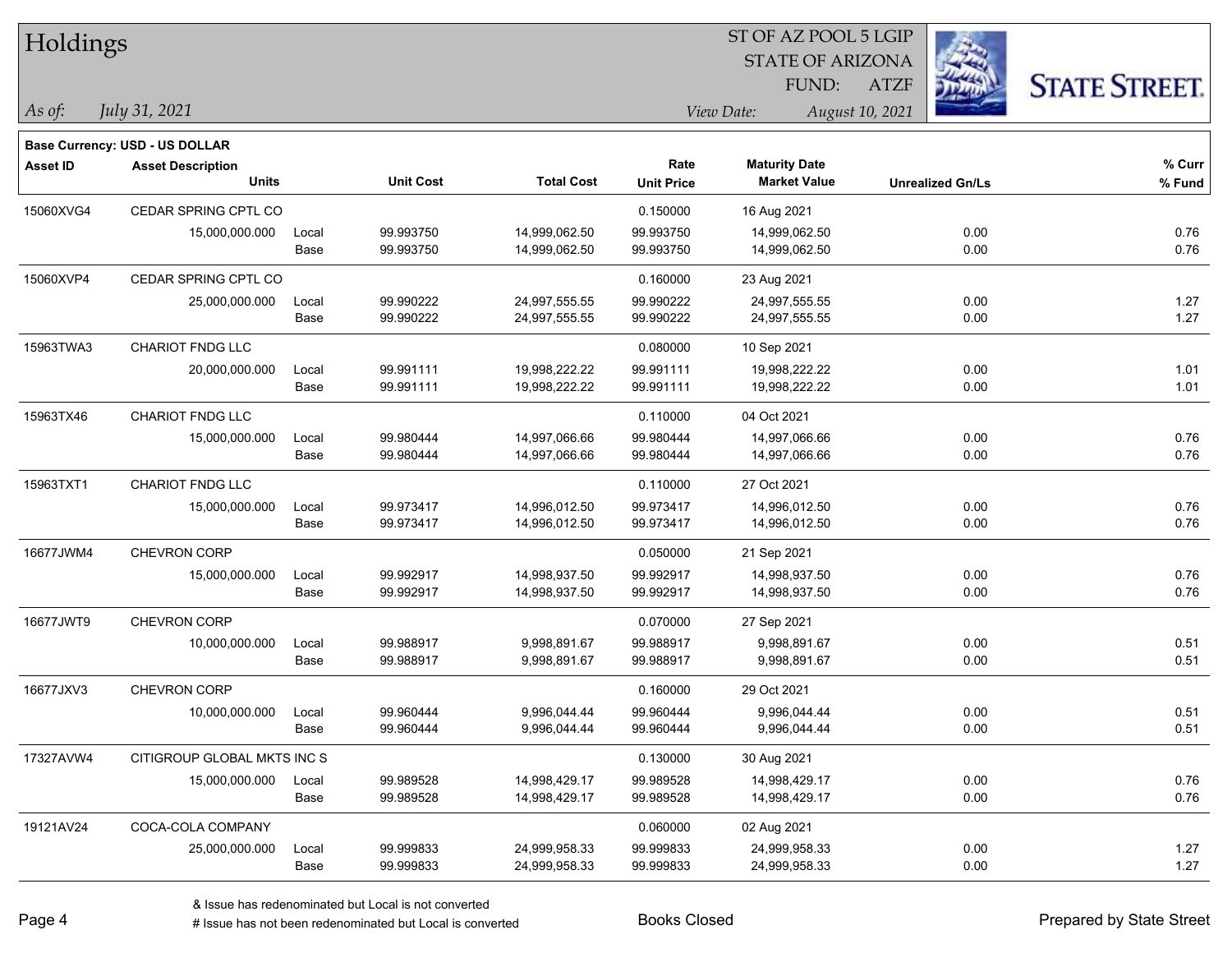| Holdings        |                                                            |       |                  |                   | ST OF AZ POOL 5 LGIP |                         |                 |                         |                      |  |
|-----------------|------------------------------------------------------------|-------|------------------|-------------------|----------------------|-------------------------|-----------------|-------------------------|----------------------|--|
|                 |                                                            |       |                  |                   |                      | <b>STATE OF ARIZONA</b> |                 |                         |                      |  |
|                 |                                                            |       |                  |                   |                      | FUND:                   | <b>ATZF</b>     |                         | <b>STATE STREET.</b> |  |
| As of:          | July 31, 2021                                              |       |                  |                   |                      | View Date:              | August 10, 2021 |                         |                      |  |
|                 |                                                            |       |                  |                   |                      |                         |                 |                         |                      |  |
| <b>Asset ID</b> | Base Currency: USD - US DOLLAR<br><b>Asset Description</b> |       |                  |                   | Rate                 | <b>Maturity Date</b>    |                 |                         | % Curr               |  |
|                 | <b>Units</b>                                               |       | <b>Unit Cost</b> | <b>Total Cost</b> | <b>Unit Price</b>    | <b>Market Value</b>     |                 | <b>Unrealized Gn/Ls</b> | $%$ Fund             |  |
| 2063C0V25       | CONCORD MIN CPTL CO                                        |       |                  |                   | 0.150000             | 02 Aug 2021             |                 |                         |                      |  |
|                 | 15,000,000.000                                             | Local | 99.999583        | 14,999,937.50     | 99.999583            | 14,999,937.50           |                 | 0.00                    | 0.76                 |  |
|                 |                                                            | Base  | 99.999583        | 14,999,937.50     | 99.999583            | 14,999,937.50           |                 | 0.00                    | 0.76                 |  |
| 2063C0VC3       | CONCORD MIN CPTL CO                                        |       |                  |                   | 0.130000             | 12 Aug 2021             |                 |                         |                      |  |
|                 | 15,000,000.000                                             | Local | 99.996028        | 14,999,404.17     | 99.996028            | 14,999,404.17           |                 | 0.00                    | 0.76                 |  |
|                 |                                                            | Base  | 99.996028        | 14,999,404.17     | 99.996028            | 14,999,404.17           |                 | 0.00                    | 0.76                 |  |
| 30229AVT3       | <b>EXXON MOBIL CORP</b>                                    |       |                  |                   | 0.210000             | 27 Aug 2021             |                 |                         |                      |  |
|                 | 10,000,000.000                                             | Local | 99.984833        | 9,998,483.33      | 99.984833            | 9,998,483.33            |                 | 0.00                    | 0.51                 |  |
|                 |                                                            | Base  | 99.984833        | 9,998,483.33      | 99.984833            | 9,998,483.33            |                 | 0.00                    | 0.51                 |  |
| 30229BAQ0       | <b>EXXON MOBIL CORP</b>                                    |       |                  |                   | 0.050000             | 24 Jan 2022             |                 |                         |                      |  |
|                 | 10,000,000.000                                             | Local | 99.975556        | 9,997,555.55      | 99.975556            | 9,997,555.55            |                 | 0.00                    | 0.51                 |  |
|                 |                                                            | Base  | 99.975556        | 9,997,555.55      | 99.975556            | 9,997,555.55            |                 | 0.00                    | 0.51                 |  |
| 30229BC13       | EXXON MOBIL CORP                                           |       |                  |                   | 0.100000             | 01 Mar 2022             |                 |                         |                      |  |
|                 | 15,000,000.000                                             | Local | 99.941111        | 14,991,166.67     | 99.941111            | 14,991,166.67           |                 | 0.00                    | 0.76                 |  |
|                 |                                                            | Base  | 99.941111        | 14,991,166.67     | 99.941111            | 14,991,166.67           |                 | 0.00                    | 0.76                 |  |
| 30601VWV9       | <b>FAIRWAY FINANCE CORP</b>                                |       |                  |                   | 0.180000             | 29 Sep 2021             |                 |                         |                      |  |
|                 | 10,000,000.000                                             | Local | 99.970500        | 9,997,050.00      | 99.970500            | 9,997,050.00            |                 | 0.00                    | 0.51                 |  |
|                 |                                                            | Base  | 99.970500        | 9,997,050.00      | 99.970500            | 9,997,050.00            |                 | 0.00                    | 0.51                 |  |
| 30601WAM1       | <b>FAIRWAY FINANCE CORP</b>                                |       |                  |                   | 0.140000             | 21 Jan 2022             |                 |                         |                      |  |
|                 | 10,000,000.000                                             | Local | 99.932722        | 9,993,272.22      | 99.932722            | 9,993,272.22            |                 | 0.00                    | 0.51                 |  |
|                 |                                                            | Base  | 99.932722        | 9,993,272.22      | 99.932722            | 9,993,272.22            |                 | 0.00                    | 0.51                 |  |
| 38346LV37       | <b>GOTHAM FDG CORP</b>                                     |       |                  |                   | 0.110000             | 03 Aug 2021             |                 |                         |                      |  |
|                 | 10,000,000.000                                             | Local | 99.999389        | 9,999,938.89      | 99.999389            | 9,999,938.89            |                 | 0.00                    | 0.51                 |  |
|                 |                                                            | Base  | 99.999389        | 9,999,938.89      | 99.999389            | 9,999,938.89            |                 | 0.00                    | 0.51                 |  |
| 38346LVD5       | <b>GOTHAM FDG CORP</b>                                     |       |                  |                   | 0.130000             | 13 Aug 2021             |                 |                         |                      |  |
|                 | 10,000,000.000                                             | Local | 99.995667        | 9,999,566.67      | 99.995667            | 9,999,566.67            |                 | 0.00                    | 0.51                 |  |
|                 |                                                            | Base  | 99.995667        | 9,999,566.67      | 99.995667            | 9,999,566.67            |                 | 0.00                    | 0.51                 |  |
| 38346LVX1       | <b>GOTHAM FDG CORP</b>                                     |       |                  |                   | 0.130000             | 31 Aug 2021             |                 |                         |                      |  |
|                 | 10,000,000.000                                             | Local | 99.989167        | 9,998,916.67      | 99.989167            | 9,998,916.67            |                 | 0.00                    | 0.51                 |  |
|                 |                                                            | Base  | 99.989167        | 9,998,916.67      | 99.989167            | 9,998,916.67            |                 | 0.00                    | 0.51                 |  |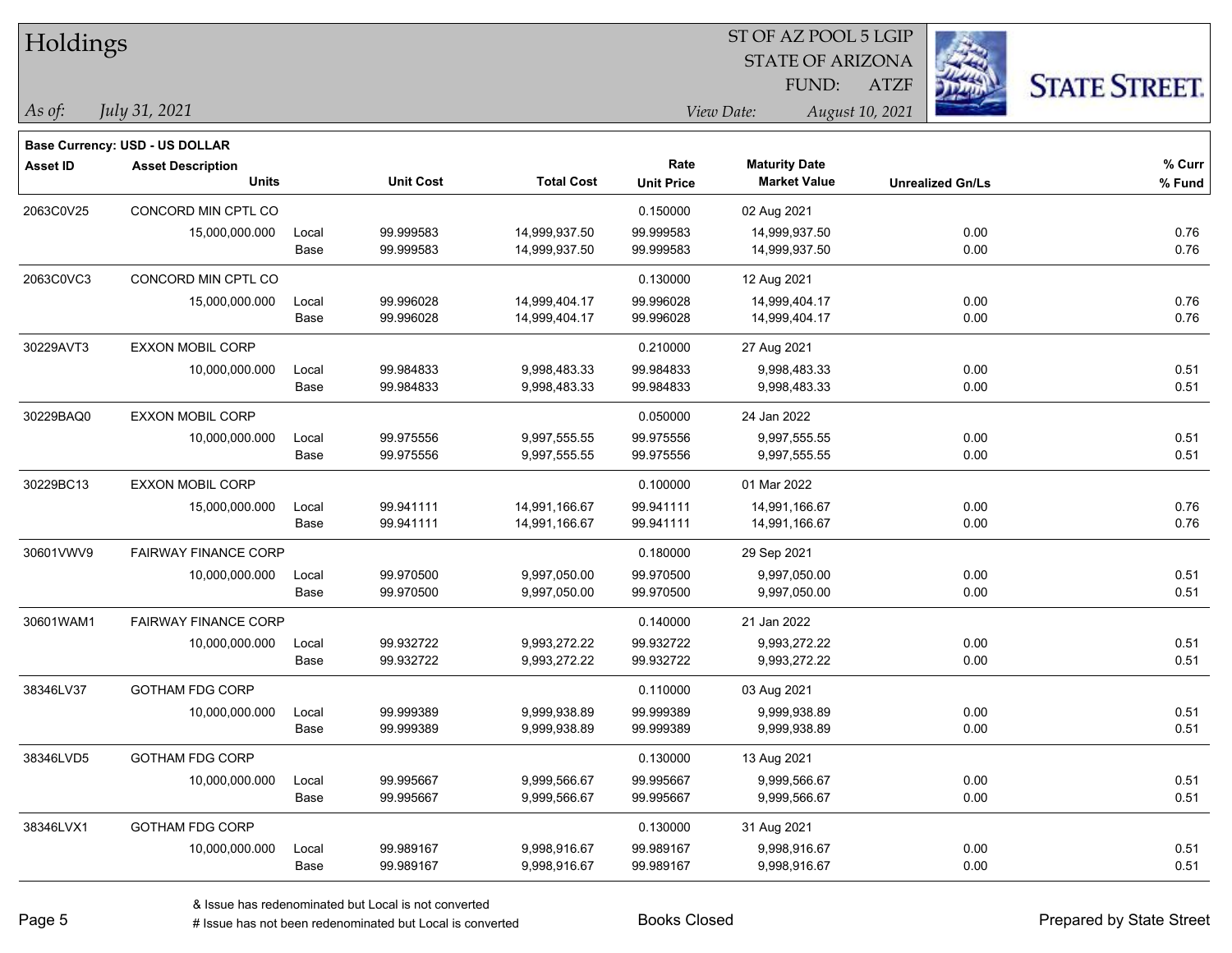| Holdings        |                                       |       |                  |                   | 51 OF AZ POOL 5 LGIP |                         |                         |              |                      |  |  |
|-----------------|---------------------------------------|-------|------------------|-------------------|----------------------|-------------------------|-------------------------|--------------|----------------------|--|--|
|                 |                                       |       |                  |                   |                      | <b>STATE OF ARIZONA</b> |                         | $\mathbb{Z}$ |                      |  |  |
|                 |                                       |       |                  |                   |                      | FUND:                   | <b>ATZF</b>             |              | <b>STATE STREET.</b> |  |  |
| As of:          | July 31, 2021                         |       |                  |                   |                      | View Date:              | August 10, 2021         |              |                      |  |  |
|                 | <b>Base Currency: USD - US DOLLAR</b> |       |                  |                   |                      |                         |                         |              |                      |  |  |
| <b>Asset ID</b> | <b>Asset Description</b>              |       |                  |                   | Rate                 | <b>Maturity Date</b>    |                         |              | % Curr               |  |  |
|                 | <b>Units</b>                          |       | <b>Unit Cost</b> | <b>Total Cost</b> | <b>Unit Price</b>    | <b>Market Value</b>     | <b>Unrealized Gn/Ls</b> |              | % Fund               |  |  |
| 38346LYV2       | <b>GOTHAM FDG CORP</b>                |       |                  |                   | 0.100000             | 29 Nov 2021             |                         |              |                      |  |  |
|                 | 20,000,000.000                        | Local | 99.966667        | 19,993,333.34     | 99.966667            | 19,993,333.34           |                         | 0.00         | 1.01                 |  |  |
|                 |                                       | Base  | 99.966667        | 19,993,333.34     | 99.966667            | 19,993,333.34           |                         | 0.00         | 1.01                 |  |  |
| 40060WX15       | <b>GTA FDG LLC DISC</b>               |       |                  |                   | 0.110000             | 01 Oct 2021             |                         |              |                      |  |  |
|                 | 20,000,000.000                        | Local | 99.981361        | 19,996,272.22     | 99.981361            | 19,996,272.22           |                         | 0.00         | 1.01                 |  |  |
|                 |                                       | Base  | 99.981361        | 19,996,272.22     | 99.981361            | 19,996,272.22           |                         | 0.00         | 1.01                 |  |  |
| 40060WXE7       | GTA FDG LLC DISC                      |       |                  |                   | 0.100000             | 14 Oct 2021             |                         |              |                      |  |  |
|                 | 25,000,000.000                        | Local | 99.979444        | 24,994,861.11     | 99.979444            | 24,994,861.11           |                         | 0.00         | 1.27                 |  |  |
|                 |                                       | Base  | 99.979444        | 24,994,861.11     | 99.979444            | 24,994,861.11           |                         | 0.00         | 1.27                 |  |  |
| 40060WXS6       | <b>GTA FDG LLC DISC</b>               |       |                  |                   | 0.120000             | 26 Oct 2021             |                         |              |                      |  |  |
|                 | 10,000,000.000                        | Local | 99.971333        | 9,997,133.34      | 99.971333            | 9,997,133.34            |                         | 0.00         | 0.51                 |  |  |
|                 |                                       | Base  | 99.971333        | 9,997,133.34      | 99.971333            | 9,997,133.34            |                         | 0.00         | 0.51                 |  |  |
| 40588LW13       | <b>HALKIN FINANCE LLC USC</b>         |       |                  |                   | 0.120000             | 01 Sep 2021             |                         |              |                      |  |  |
|                 | 15,000,000.000                        | Local | 99.989667        | 14,998,450.00     | 99.989667            | 14,998,450.00           |                         | 0.00         | 0.76                 |  |  |
|                 |                                       | Base  | 99.989667        | 14,998,450.00     | 99.989667            | 14,998,450.00           |                         | 0.00         | 0.76                 |  |  |
| 40588LWW5       | HALKIN FINANCE LLC USC                |       |                  |                   | 0.110000             | 30 Sep 2021             |                         |              |                      |  |  |
|                 | 10,000,000.000                        | Local | 99.981667        | 9,998,166.67      | 99.981667            | 9,998,166.67            |                         | 0.00         | 0.51                 |  |  |
|                 |                                       | Base  | 99.981667        | 9,998,166.67      | 99.981667            | 9,998,166.67            |                         | 0.00         | 0.51                 |  |  |
| 40588LX46       | HALKIN FINANCE LLC USC                |       |                  |                   | 0.120000             | 04 Oct 2021             |                         |              |                      |  |  |
|                 | 15,000,000.000                        | Local | 99.978667        | 14,996,800.00     | 99.978667            | 14,996,800.00           |                         | 0.00         | 0.76                 |  |  |
|                 |                                       | Base  | 99.978667        | 14,996,800.00     | 99.978667            | 14,996,800.00           |                         | 0.00         | 0.76                 |  |  |
| 40588LXS3       | HALKIN FINANCE LLC USC                |       |                  |                   | 0.120000             | 26 Oct 2021             |                         |              |                      |  |  |
|                 | 10,000,000.000                        | Local | 99.971333        | 9,997,133.33      | 99.971333            | 9,997,133.33            |                         | 0.00         | 0.51                 |  |  |
|                 |                                       | Base  | 99.971333        | 9,997,133.33      | 99.971333            | 9,997,133.33            |                         | 0.00         | 0.51                 |  |  |
| 45779PV62       | INSTITUTIONAL SECURED                 |       |                  |                   | 0.130000             | 06 Aug 2021             |                         |              |                      |  |  |
|                 | 25,000,000.000                        | Local | 99.998194        | 24,999,548.61     | 99.998194            | 24,999,548.61           |                         | 0.00         | 1.27                 |  |  |
|                 |                                       | Base  | 99.998194        | 24,999,548.61     | 99.998194            | 24,999,548.61           |                         | 0.00         | 1.27                 |  |  |
| 45779PVL9       | INSTITUTIONAL SECURED                 |       |                  |                   | 0.140000             | 20 Aug 2021             |                         |              |                      |  |  |
|                 | 15,000,000.000                        | Local | 99.992611        | 14,998,891.67     | 99.992611            | 14,998,891.67           |                         | 0.00         | 0.76                 |  |  |
|                 |                                       | Base  | 99.992611        | 14,998,891.67     | 99.992611            | 14,998,891.67           |                         | 0.00         | 0.76                 |  |  |

 $ST$  OF AZ POOL 5 LGIP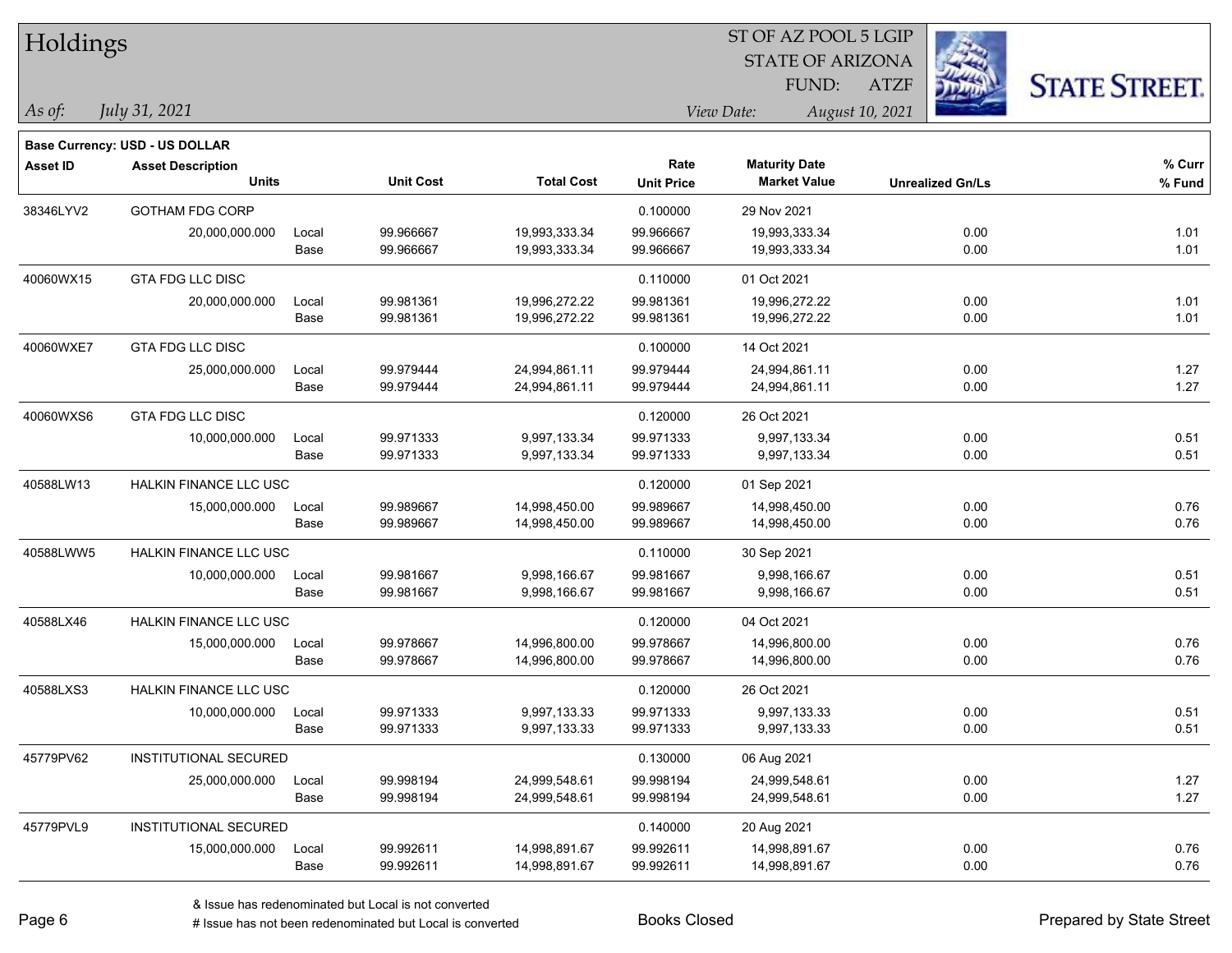| Holdings        |                                       |       |                  |                   |                   |                         |                 |                         |                      |
|-----------------|---------------------------------------|-------|------------------|-------------------|-------------------|-------------------------|-----------------|-------------------------|----------------------|
|                 |                                       |       |                  |                   |                   | <b>STATE OF ARIZONA</b> |                 |                         |                      |
|                 |                                       |       |                  |                   |                   | FUND:                   | <b>ATZF</b>     |                         | <b>STATE STREET.</b> |
| As of:          | July 31, 2021                         |       |                  |                   |                   | View Date:              | August 10, 2021 |                         |                      |
|                 | <b>Base Currency: USD - US DOLLAR</b> |       |                  |                   |                   |                         |                 |                         |                      |
| <b>Asset ID</b> | <b>Asset Description</b>              |       |                  |                   | Rate              | <b>Maturity Date</b>    |                 |                         | % Curr               |
|                 | <b>Units</b>                          |       | <b>Unit Cost</b> | <b>Total Cost</b> | <b>Unit Price</b> | <b>Market Value</b>     |                 | <b>Unrealized Gn/Ls</b> | % Fund               |
| 45779PX60       | INSTITUTIONAL SECURED                 |       |                  |                   | 0.150000          | 06 Oct 2021             |                 |                         |                      |
|                 | 10,000,000.000                        | Local | 99.972500        | 9,997,250.00      | 99.972500         | 9,997,250.00            |                 | 0.00                    | 0.51                 |
|                 |                                       | Base  | 99.972500        | 9,997,250.00      | 99.972500         | 9,997,250.00            |                 | 0.00                    | 0.51                 |
| 4820P2W27       | JUPITER SECT CO LLC                   |       |                  |                   | 0.090000          | 02 Sep 2021             |                 |                         |                      |
|                 | 25,000,000.000                        | Local | 99.992000        | 24,998,000.00     | 99.992000         | 24,998,000.00           |                 | 0.00                    | 1.27                 |
|                 |                                       | Base  | 99.992000        | 24,998,000.00     | 99.992000         | 24,998,000.00           |                 | 0.00                    | 1.27                 |
| 4820P2XK6       | JUPITER SECT CO LLC                   |       |                  |                   | 0.100000          | 19 Oct 2021             |                 |                         |                      |
|                 | 25,000,000.000                        | Local | 99.978056        | 24,994,513.89     | 99.978056         | 24,994,513.89           |                 | 0.00                    | 1.27                 |
|                 |                                       | Base  | 99.978056        | 24,994,513.89     | 99.978056         | 24,994,513.89           |                 | 0.00                    | 1.27                 |
| 52953AV69       | LEXINGTN PKR CAP CO LL                |       |                  |                   | 0.130000          | 06 Aug 2021             |                 |                         |                      |
|                 | 15,000,000.000                        | Local | 99.998194        | 14,999,729.17     | 99.998194         | 14,999,729.17           |                 | 0.00                    | 0.76                 |
|                 |                                       | Base  | 99.998194        | 14,999,729.17     | 99.998194         | 14,999,729.17           |                 | 0.00                    | 0.76                 |
| 52953AV69       | LEXINGTN PKR CAP CO LL                |       |                  |                   | 0.160000          | 06 Aug 2021             |                 |                         |                      |
|                 | 10,000,000.000                        | Local | 99.997778        | 9,999,777.78      | 99.997778         | 9,999,777.78            |                 | 0.00                    | 0.51                 |
|                 |                                       | Base  | 99.997778        | 9,999,777.78      | 99.997778         | 9,999,777.78            |                 | 0.00                    | 0.51                 |
| 52953AXF7       | LEXINGTN PKR CAP CO LL                |       |                  |                   | 0.120000          | 15 Oct 2021             |                 |                         |                      |
|                 | 10,000,000.000                        | Local | 99.975000        | 9,997,500.00      | 99.975000         | 9,997,500.00            |                 | 0.00                    | 0.51                 |
|                 |                                       | Base  | 99.975000        | 9,997,500.00      | 99.975000         | 9,997,500.00            |                 | 0.00                    | 0.51                 |
| 52953AXJ9       | LEXINGTN PKR CAP CO LL                |       |                  |                   | 0.120000          | 18 Oct 2021             |                 |                         |                      |
|                 | 10,000,000.000                        | Local | 99.974000        | 9,997,400.00      | 99.974000         | 9,997,400.00            |                 | 0.00                    | 0.51                 |
|                 |                                       | Base  | 99.974000        | 9,997,400.00      | 99.974000         | 9,997,400.00            |                 | 0.00                    | 0.51                 |
| 52953AXJ9       | LEXINGTN PKR CAP CO LL                |       |                  |                   | 0.130000          | 18 Oct 2021             |                 |                         |                      |
|                 | 4,468,000.000                         | Local | 99.971833        | 4,466,741.51      | 99.971833         | 4,466,741.51            |                 | 0.00                    | 0.23                 |
|                 |                                       | Base  | 99.971833        | 4,466,741.51      | 99.971833         | 4,466,741.51            |                 | 0.00                    | 0.23                 |
| 53127TW74       | <b>LIBERTY FUNDING LLC</b>            |       |                  |                   | 0.070000          | 07 Sep 2021             |                 |                         |                      |
|                 | 25,000,000.000                        | Local | 99.992806        | 24,998,201.39     | 99.992806         | 24,998,201.39           |                 | 0.00                    | 1.27                 |
|                 |                                       | Base  | 99.992806        | 24,998,201.39     | 99.992806         | 24,998,201.39           |                 | 0.00                    | 1.27                 |
| 53127TX65       | LIBERTY FUNDING LLC                   |       |                  |                   | 0.100000          | 06 Oct 2021             |                 |                         |                      |
|                 | 25,000,000.000                        | Local | 99.981667        | 24,995,416.67     | 99.981667         | 24,995,416.67           |                 | 0.00                    | 1.27                 |
|                 |                                       | Base  | 99.981667        | 24,995,416.67     | 99.981667         | 24,995,416.67           |                 | 0.00                    | 1.27                 |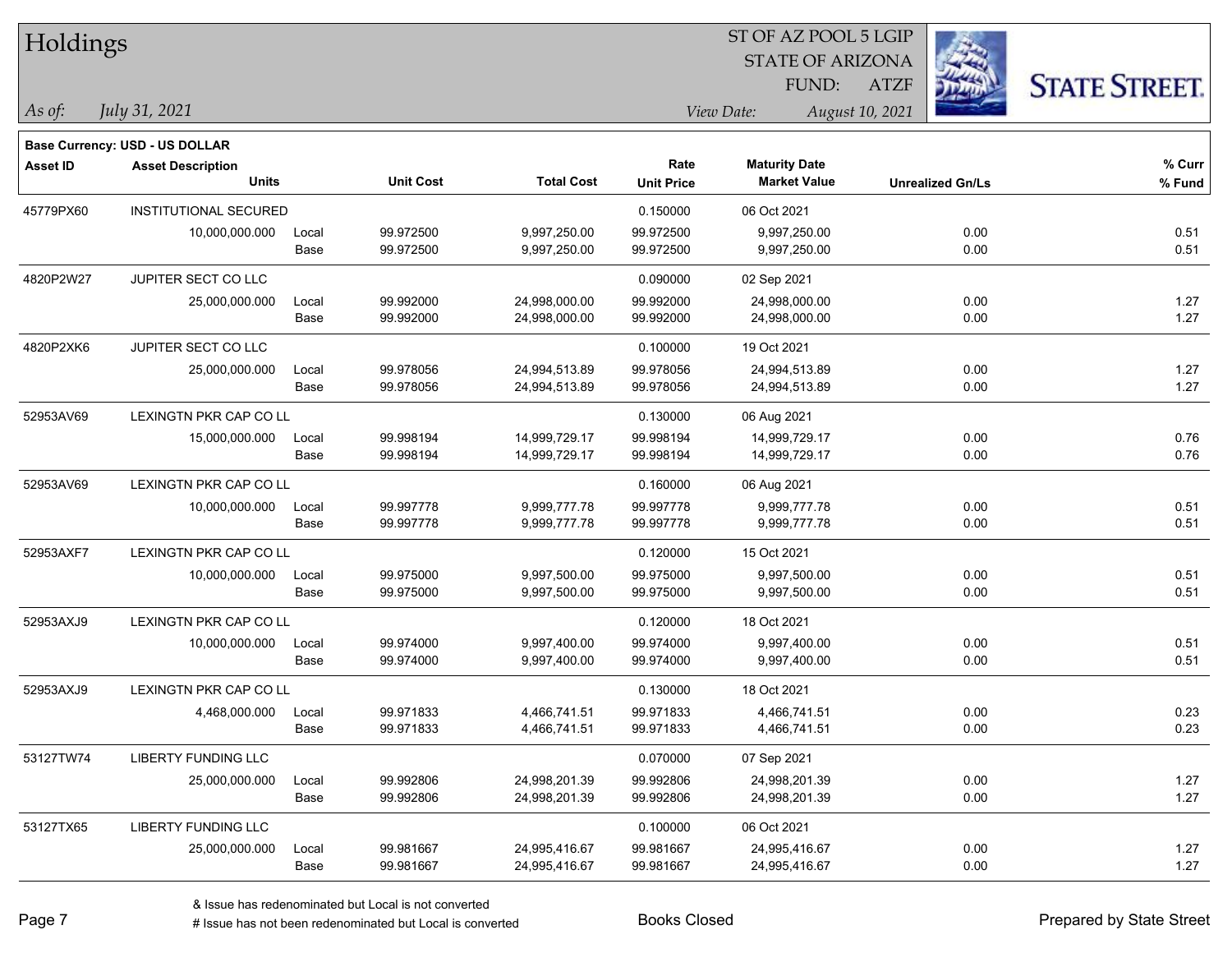| <b>Holdings</b> |                                       |       |                  |                   | 51 OF AZ POOL 5 LGIP<br>Ź. |                      |                 |                         |                      |  |
|-----------------|---------------------------------------|-------|------------------|-------------------|----------------------------|----------------------|-----------------|-------------------------|----------------------|--|
|                 |                                       |       |                  |                   |                            |                      |                 |                         |                      |  |
|                 |                                       |       |                  |                   |                            | FUND:                | <b>ATZF</b>     |                         | <b>STATE STREET.</b> |  |
| As of:          | July 31, 2021                         |       |                  |                   |                            | View Date:           | August 10, 2021 |                         |                      |  |
|                 | <b>Base Currency: USD - US DOLLAR</b> |       |                  |                   |                            |                      |                 |                         |                      |  |
| <b>Asset ID</b> | <b>Asset Description</b>              |       |                  |                   | Rate                       | <b>Maturity Date</b> |                 |                         | % Curr               |  |
|                 | <b>Units</b>                          |       | <b>Unit Cost</b> | <b>Total Cost</b> | <b>Unit Price</b>          | <b>Market Value</b>  |                 | <b>Unrealized Gn/Ls</b> | % Fund               |  |
| 56274LVJ0       | MANHATTAN ASSET FDG.                  |       |                  |                   | 0.090000                   | 18 Aug 2021          |                 |                         |                      |  |
|                 | 13,024,000.000                        | Local | 99.995750        | 13,023,446.48     | 99.995750                  | 13,023,446.48        |                 | 0.00                    | 0.66                 |  |
|                 |                                       | Base  | 99.995750        | 13,023,446.48     | 99.995750                  | 13,023,446.48        |                 | 0.00                    | 0.66                 |  |
| 56274LXU3       | <b>MANHATTAN ASSET FDG.</b>           |       |                  |                   | 0.100000                   | 28 Oct 2021          |                 |                         |                      |  |
|                 | 15,000,000.000                        | Local | 99.975556        | 14,996,333.34     | 99.975556                  | 14,996,333.34        |                 | 0.00                    | 0.76                 |  |
|                 |                                       | Base  | 99.975556        | 14,996,333.34     | 99.975556                  | 14,996,333.34        |                 | 0.00                    | 0.76                 |  |
| 56274LYW8       | MANHATTAN ASSET FDG.                  |       |                  |                   | 0.200000                   | 30 Nov 2021          |                 |                         |                      |  |
|                 | 10,000,000.000                        | Local | 99.932778        | 9,993,277.78      | 99.932778                  | 9,993,277.78         |                 | 0.00                    | 0.51                 |  |
|                 |                                       | Base  | 99.932778        | 9,993,277.78      | 99.932778                  | 9,993,277.78         |                 | 0.00                    | 0.51                 |  |
| 56274MA69       | MANHATTAN ASSET FDG.                  |       |                  |                   | 0.140000                   | 06 Jan 2022          |                 |                         |                      |  |
|                 | 15,000,000.000                        | Local | 99.938556        | 14,990,783.34     | 99.938556                  | 14,990,783.34        |                 | 0.00                    | 0.76                 |  |
|                 |                                       | Base  | 99.938556        | 14,990,783.34     | 99.938556                  | 14,990,783.34        |                 | 0.00                    | 0.76                 |  |
| 57576JWD0       | MASSACHUSETTS MUT LIFE INS CO         |       |                  |                   | 0.060000                   | 13 Sep 2021          |                 |                         |                      |  |
|                 | 25,000,000.000                        | Local | 99.992833        | 24,998,208.33     | 99.992833                  | 24,998,208.33        |                 | 0.00                    | 1.27                 |  |
|                 |                                       | Base  | 99.992833        | 24,998,208.33     | 99.992833                  | 24,998,208.33        |                 | 0.00                    | 1.27                 |  |
| 57576JX56       | MASSACHUSETTS MUT LIFE INS CO         |       |                  |                   | 0.100000                   | 05 Oct 2021          |                 |                         |                      |  |
|                 | 25,000,000.000                        | Local | 99.981944        | 24,995,486.11     | 99.981944                  | 24,995,486.11        |                 | 0.00                    | 1.27                 |  |
|                 |                                       | Base  | 99.981944        | 24,995,486.11     | 99.981944                  | 24,995,486.11        |                 | 0.00                    | 1.27                 |  |
| 59157TWT6       | METLIFE SHORT TERM FDG                |       |                  |                   | 0.060000                   | 27 Sep 2021          |                 |                         |                      |  |
|                 | 10,000,000.000                        | Local | 99.990500        | 9,999,050.00      | 99.990500                  | 9,999,050.00         |                 | 0.00                    | 0.51                 |  |
|                 |                                       | Base  | 99.990500        | 9,999,050.00      | 99.990500                  | 9,999,050.00         |                 | 0.00                    | 0.51                 |  |
| 59157TXU2       | METLIFE SHORT TERM FDG                |       |                  |                   | 0.140000                   | 28 Oct 2021          |                 |                         |                      |  |
|                 | 10,000,000.000                        | Local | 99.965778        | 9,996,577.78      | 99.965778                  | 9,996,577.78         |                 | 0.00                    | 0.51                 |  |
|                 |                                       | Base  | 99.965778        | 9,996,577.78      | 99.965778                  | 9,996,577.78         |                 | 0.00                    | 0.51                 |  |
| 59157TZD8       | METLIFE SHORT TERM FDG                |       |                  |                   | 0.090000                   | 13 Dec 2021          |                 |                         |                      |  |
|                 | 15,000,000.000                        | Local | 99.966500        | 14,994,975.00     | 99.966500                  | 14,994,975.00        |                 | 0.00                    | 0.76                 |  |
|                 |                                       | Base  | 99.966500        | 14,994,975.00     | 99.966500                  | 14,994,975.00        |                 | 0.00                    | 0.76                 |  |
| 59157UAM2       | METLIFE SHORT TERM FDG                |       |                  |                   | 0.120000                   | 21 Jan 2022          |                 |                         |                      |  |
|                 | 15,000,000.000                        | Local | 99.942333        | 14,991,350.00     | 99.942333                  | 14,991,350.00        |                 | 0.00                    | 0.76                 |  |
|                 |                                       | Base  | 99.942333        | 14,991,350.00     | 99.942333                  | 14,991,350.00        |                 | 0.00                    | 0.76                 |  |

 $ST$  OF AZ POOL 5 LGIP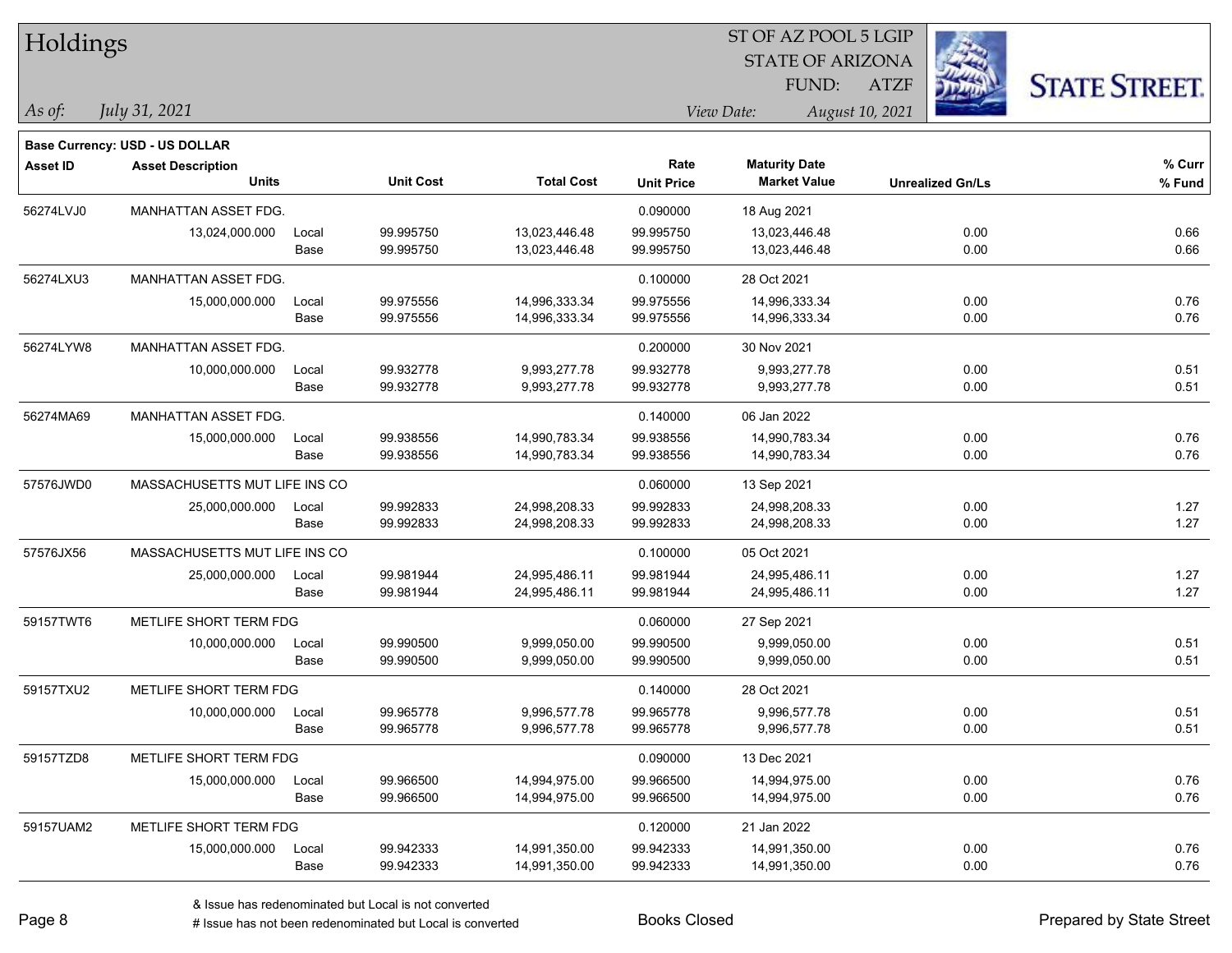| Holdings        |                                |       |                  | ST OF AZ POOL 5 LGIP |                   |                         |                         |                      |  |  |
|-----------------|--------------------------------|-------|------------------|----------------------|-------------------|-------------------------|-------------------------|----------------------|--|--|
|                 |                                |       |                  |                      |                   | <b>STATE OF ARIZONA</b> |                         |                      |  |  |
|                 |                                |       |                  |                      |                   | FUND:                   | <b>ATZF</b>             | <b>STATE STREET.</b> |  |  |
| As of:          | July 31, 2021                  |       |                  |                      |                   | View Date:              | August 10, 2021         |                      |  |  |
|                 | Base Currency: USD - US DOLLAR |       |                  |                      |                   |                         |                         |                      |  |  |
| <b>Asset ID</b> | <b>Asset Description</b>       |       |                  |                      | Rate              | <b>Maturity Date</b>    |                         | % Curr               |  |  |
|                 | <b>Units</b>                   |       | <b>Unit Cost</b> | <b>Total Cost</b>    | <b>Unit Price</b> | <b>Market Value</b>     | <b>Unrealized Gn/Ls</b> | % Fund               |  |  |
| 62455AXC6       | <b>MOUNTCLIFF</b>              |       |                  |                      | 0.140000          | 12 Oct 2021             |                         |                      |  |  |
|                 | 15,000,000.000                 | Local | 99.972000        | 14,995,800.00        | 99.972000         | 14,995,800.00           | 0.00                    | 0.76                 |  |  |
|                 |                                | Base  | 99.972000        | 14,995,800.00        | 99.972000         | 14,995,800.00           | 0.00                    | 0.76                 |  |  |
| 63307LV24       | NATIONAL BK OF CANAD           |       |                  |                      | 0.120000          | 02 Aug 2021             |                         |                      |  |  |
|                 | 25,000,000.000                 | Local | 99.999667        | 24,999,916.67        | 99.999667         | 24,999,916.67           | 0.00                    | 1.27                 |  |  |
|                 |                                | Base  | 99.999667        | 24,999,916.67        | 99.999667         | 24,999,916.67           | 0.00                    | 1.27                 |  |  |
| 63307LWQ0       | NATIONAL BK OF CANAD           |       |                  |                      | 0.090000          | 24 Sep 2021             |                         |                      |  |  |
|                 | 10,000,000.000                 | Local | 99.986500        | 9,998,650.00         | 99.986500         | 9,998,650.00            | 0.00                    | 0.51                 |  |  |
|                 |                                | Base  | 99.986500        | 9,998,650.00         | 99.986500         | 9,998,650.00            | 0.00                    | 0.51                 |  |  |
| 64105GXV1       | NESTLE CAP CORP                |       |                  |                      | 0.170000          | 29 Oct 2021             |                         |                      |  |  |
|                 | 15,000,000.000                 | Local | 99.957972        | 14,993,695.83        | 99.957972         | 14,993,695.83           | 0.00                    | 0.76                 |  |  |
|                 |                                | Base  | 99.957972        | 14,993,695.83        | 99.957972         | 14,993,695.83           | 0.00                    | 0.76                 |  |  |
| 64951WVS0       | NEW YORK LFE CAP COR           |       |                  |                      | 0.060000          | 26 Aug 2021             |                         |                      |  |  |
|                 | 15,000,000.000                 | Local | 99.995833        | 14,999,375.00        | 99.995833         | 14,999,375.00           | 0.00                    | 0.76                 |  |  |
|                 |                                | Base  | 99.995833        | 14,999,375.00        | 99.995833         | 14,999,375.00           | 0.00                    | 0.76                 |  |  |
| 64951WWP5       | NEW YORK LFE CAP COR           |       |                  |                      | 0.070000          | 23 Sep 2021             |                         |                      |  |  |
|                 | 9,153,000.000                  | Local | 99.989695        | 9,152,056.74         | 99.989695         | 9,152,056.74            | 0.00                    | 0.46                 |  |  |
|                 |                                | Base  | 99.989695        | 9,152,056.74         | 99.989695         | 9,152,056.74            | 0.00                    | 0.46                 |  |  |
| 64951WXV1       | NEW YORK LFE CAP COR           |       |                  |                      | 0.070000          | 29 Oct 2021             |                         |                      |  |  |
|                 | 20,000,000.000                 | Local | 99.982694        | 19,996,538.88        | 99.982694         | 19,996,538.88           | 0.00                    | 1.01                 |  |  |
|                 |                                | Base  | 99.982694        | 19,996,538.88        | 99.982694         | 19,996,538.88           | 0.00                    | 1.01                 |  |  |
| 65409RVA5       | NIEUW AMSTERDAM RECV           |       |                  |                      | 0.110000          | 10 Aug 2021             |                         |                      |  |  |
|                 | 5,000,000.000                  | Local | 99.997250        | 4,999,862.50         | 99.997250         | 4,999,862.50            | 0.00                    | 0.25                 |  |  |
|                 |                                | Base  | 99.997250        | 4,999,862.50         | 99.997250         | 4,999,862.50            | 0.00                    | 0.25                 |  |  |
| 6698M4V90       | NOVARTIS FNC CRP               |       |                  |                      | 0.070000          | 09 Aug 2021             |                         |                      |  |  |
|                 | 10,000,000.000                 | Local | 99.998444        | 9,999,844.44         | 99.998444         | 9,999,844.44            | 0.00                    | 0.51                 |  |  |
|                 |                                | Base  | 99.998444        | 9,999,844.44         | 99.998444         | 9,999,844.44            | 0.00                    | 0.51                 |  |  |
| 67983TVL7       | OLD LINE FUNDING LLC           |       |                  |                      | 0.170000          | 20 Aug 2021             |                         |                      |  |  |
|                 | 10,000,000.000                 | Local | 99.991028        | 9,999,102.78         | 99.991028         | 9,999,102.78            | 0.00                    | 0.51                 |  |  |
|                 |                                | Base  | 99.991028        | 9,999,102.78         | 99.991028         | 9,999,102.78            | 0.00                    | 0.51                 |  |  |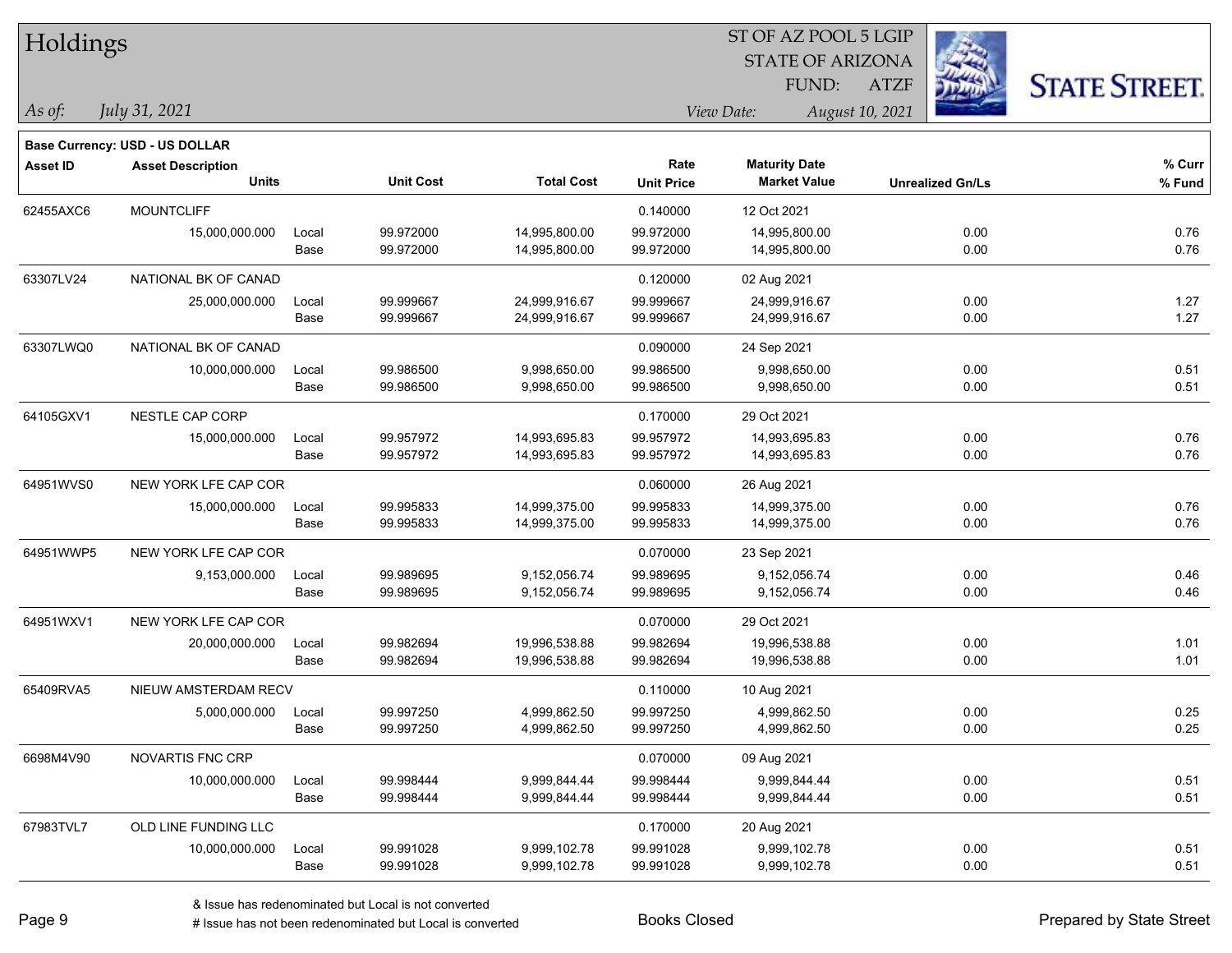| Holdings        |                                          |       |                        |                                |                           | ST OF AZ POOL 5 LGIP                        |                         |                      |
|-----------------|------------------------------------------|-------|------------------------|--------------------------------|---------------------------|---------------------------------------------|-------------------------|----------------------|
|                 |                                          |       |                        |                                |                           | <b>STATE OF ARIZONA</b>                     |                         |                      |
|                 |                                          |       |                        |                                |                           | FUND:                                       | <b>ATZF</b>             | <b>STATE STREET.</b> |
| As of:          | July 31, 2021                            |       |                        |                                |                           | View Date:                                  | August 10, 2021         |                      |
|                 |                                          |       |                        |                                |                           |                                             |                         |                      |
|                 | Base Currency: USD - US DOLLAR           |       |                        |                                |                           |                                             |                         |                      |
| <b>Asset ID</b> | <b>Asset Description</b><br><b>Units</b> |       | <b>Unit Cost</b>       | <b>Total Cost</b>              | Rate<br><b>Unit Price</b> | <b>Maturity Date</b><br><b>Market Value</b> | <b>Unrealized Gn/Ls</b> | % Curr<br>% Fund     |
|                 |                                          |       |                        |                                |                           |                                             |                         |                      |
| 67983TXC5       | OLD LINE FUNDING LLC                     |       |                        |                                | 0.090000                  | 12 Oct 2021                                 |                         |                      |
|                 | 20,000,000.000                           | Local | 99.982000<br>99.982000 | 19,996,400.00<br>19,996,400.00 | 99.982000<br>99.982000    | 19,996,400.00<br>19,996,400.00              | 0.00<br>0.00            | 1.01<br>1.01         |
|                 |                                          | Base  |                        |                                |                           |                                             |                         |                      |
| 67983TZF6       | OLD LINE FUNDING LLC                     |       |                        |                                | 0.120000                  | 15 Dec 2021                                 |                         |                      |
|                 | 17,500,000.000                           | Local | 99.954667              | 17,492,066.66                  | 99.954667                 | 17,492,066.66                               | 0.00                    | 0.89                 |
|                 |                                          | Base  | 99.954667              | 17,492,066.66                  | 99.954667                 | 17,492,066.66                               | 0.00                    | 0.89                 |
| 74271TX16       | PROCTOR GAMBLE AND CO                    |       |                        |                                | 0.070000                  | 01 Oct 2021                                 |                         |                      |
|                 | 25,000,000.000                           | Local | 99.988139              | 24,997,034.72                  | 99.988139                 | 24,997,034.72                               | 0.00                    | 1.27                 |
|                 |                                          | Base  | 99.988139              | 24,997,034.72                  | 99.988139                 | 24,997,034.72                               | 0.00                    | 1.27                 |
| 74271TXT5       | PROCTOR GAMBLE AND CO                    |       |                        |                                | 0.050000                  | 27 Oct 2021                                 |                         |                      |
|                 | 20,000,000.000                           | Local | 99.987917              | 19,997,583.34                  | 99.987917                 | 19,997,583.34                               | 0.00                    | 1.01                 |
|                 |                                          | Base  | 99.987917              | 19,997,583.34                  | 99.987917                 | 19,997,583.34                               | 0.00                    | 1.01                 |
| 78009BCU4       | ROYAL BK OF CANADA                       |       |                        |                                | 0.150000                  | 28 Mar 2022                                 |                         |                      |
|                 | 20,000,000.000                           | Local | 99.900417              | 19,980,083.33                  | 99.900417                 | 19,980,083.33                               | 0.00                    | 1.01                 |
|                 |                                          | Base  | 99.900417              | 19,980,083.33                  | 99.900417                 | 19,980,083.33                               | 0.00                    | 1.01                 |
| 82124LV41       | SHEFFIELD RECEIVABLE                     |       |                        |                                | 0.140000                  | 04 Aug 2021                                 |                         |                      |
|                 | 25,000,000.000                           | Local | 99.998833              | 24,999,708.33                  | 99.998833                 | 24,999,708.33                               | 0.00                    | 1.27                 |
|                 |                                          | Base  | 99.998833              | 24,999,708.33                  | 99.998833                 | 24,999,708.33                               | 0.00                    | 1.27                 |
| 82124LVG4       | SHEFFIELD RECEIVABLE                     |       |                        |                                | 0.100000                  | 16 Aug 2021                                 |                         |                      |
|                 | 25,000,000.000                           | Local | 99.995833              | 24,998,958.33                  | 99.995833                 | 24,998,958.33                               | 0.00                    | 1.27                 |
|                 |                                          | Base  | 99.995833              | 24,998,958.33                  | 99.995833                 | 24,998,958.33                               | 0.00                    | 1.27                 |
| 8225X2W18       | SHELL INTNL FNC B.V                      |       |                        |                                | 0.200000                  | 01 Sep 2021                                 |                         |                      |
|                 | 10,000,000.000                           | Local | 99.982778              | 9,998,277.78                   | 99.982778                 | 9,998,277.78                                | 0.00                    | 0.51                 |
|                 |                                          | Base  | 99.982778              | 9,998,277.78                   | 99.982778                 | 9,998,277.78                                | 0.00                    | 0.51                 |
| 8225X2W18       | SHELL INTNL FNC B.V                      |       |                        |                                | 0.260000                  | 01 Sep 2021                                 |                         |                      |
|                 | 10,000,000.000                           | Local | 99.977611              | 9,997,761.11                   | 99.977611                 | 9,997,761.11                                | 0.00                    | 0.51                 |
|                 |                                          | Base  | 99.977611              | 9,997,761.11                   | 99.977611                 | 9,997,761.11                                | 0.00                    | 0.51                 |
| 8225X2X17       | SHELL INTNL FNC B.V                      |       |                        |                                | 0.260000                  | 01 Oct 2021                                 |                         |                      |
|                 | 6,000,000.000                            | Local | 99.955945              | 5,997,356.67                   | 99.955945                 | 5,997,356.67                                | 0.00                    | 0.30                 |
|                 |                                          | Base  | 99.955945              | 5,997,356.67                   | 99.955945                 | 5,997,356.67                                | 0.00                    | 0.30                 |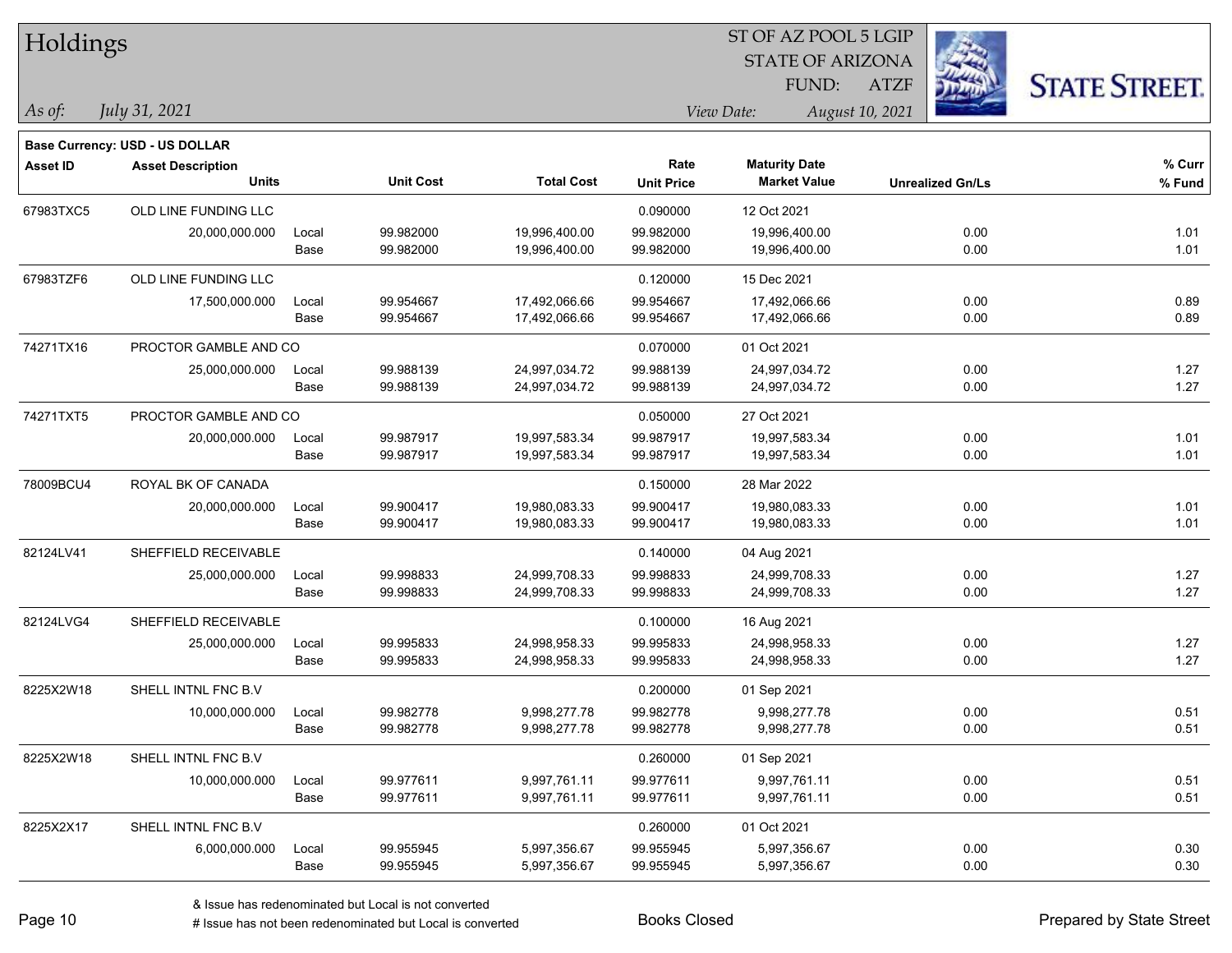| Holdings        |                                       |       |                  |                   |                   | ST OF AZ POOL 5 LGIP    |                 |                         |                      |
|-----------------|---------------------------------------|-------|------------------|-------------------|-------------------|-------------------------|-----------------|-------------------------|----------------------|
|                 |                                       |       |                  |                   |                   | <b>STATE OF ARIZONA</b> |                 |                         |                      |
|                 |                                       |       |                  |                   |                   | FUND:                   | <b>ATZF</b>     |                         | <b>STATE STREET.</b> |
| As of:          | July 31, 2021                         |       |                  |                   |                   | View Date:              | August 10, 2021 |                         |                      |
|                 | <b>Base Currency: USD - US DOLLAR</b> |       |                  |                   |                   |                         |                 |                         |                      |
| <b>Asset ID</b> | <b>Asset Description</b>              |       |                  |                   | Rate              | <b>Maturity Date</b>    |                 |                         | % Curr               |
|                 | <b>Units</b>                          |       | <b>Unit Cost</b> | <b>Total Cost</b> | <b>Unit Price</b> | <b>Market Value</b>     |                 | <b>Unrealized Gn/Ls</b> | % Fund               |
| 86565CM89       | SUMITOMO MITSUI BKG CORP              |       |                  |                   | 0.150000          | 31 Aug 2021             |                 |                         |                      |
|                 | 25,000,000.000                        | Local | 100.000000       | 25,000,000.00     | 100.000000        | 25,000,000.00           |                 | 0.00                    | 1.27                 |
|                 |                                       | Base  | 100.000000       | 25,000,000.00     | 100.000000        | 25,000,000.00           |                 | 0.00                    | 1.27                 |
| 86565CS26       | SUMITOMO MITSUI BKG CORP              |       |                  |                   | 0.160000          | 18 Nov 2021             |                 |                         |                      |
|                 | 10,000,000.000                        | Local | 100.003024       | 10,000,302.42     | 100.003024        | 10,000,302.42           |                 | 0.00                    | 0.51                 |
|                 |                                       | Base  | 100.003024       | 10,000,302.42     | 100.003024        | 10,000,302.42           |                 | 0.00                    | 0.51                 |
| 88602TV91       | THUNDER BAY FNDNG LLC                 |       |                  |                   | 0.130000          | 09 Aug 2021             |                 |                         |                      |
|                 | 20,000,000.000                        | Local | 99.997111        | 19,999,422.22     | 99.997111         | 19,999,422.22           |                 | 0.00                    | 1.01                 |
|                 |                                       | Base  | 99.997111        | 19,999,422.22     | 99.997111         | 19,999,422.22           |                 | 0.00                    | 1.01                 |
| 88602TXF5       | THUNDER BAY FNDNG LLC                 |       |                  |                   | 0.180000          | 15 Oct 2021             |                 |                         |                      |
|                 | 2,500,000.000                         | Local | 99.962500        | 2,499,062.50      | 99.962500         | 2,499,062.50            |                 | 0.00                    | 0.13                 |
|                 |                                       | Base  | 99.962500        | 2,499,062.50      | 99.962500         | 2,499,062.50            |                 | 0.00                    | 0.13                 |
| 88602TXF5       | THUNDER BAY FNDNG LLC                 |       |                  |                   | 0.210000          | 15 Oct 2021             |                 |                         |                      |
|                 | 14,300,000.000                        | Local | 99.956250        | 14,293,743.75     | 99.956250         | 14,293,743.75           |                 | 0.00                    | 0.72                 |
|                 |                                       | Base  | 99.956250        | 14,293,743.75     | 99.956250         | 14,293,743.75           |                 | 0.00                    | 0.72                 |
| 89119BBR6       | <b>TORONTO DOMINION BANK</b>          |       |                  |                   | 0.200000          | 25 Feb 2022             |                 |                         |                      |
|                 | 23,000,000.000                        | Local | 99.884444        | 22,973,422.22     | 99.884444         | 22,973,422.22           |                 | 0.00                    | 1.17                 |
|                 |                                       | Base  | 99.884444        | 22,973,422.22     | 99.884444         | 22,973,422.22           |                 | 0.00                    | 1.17                 |
| 89119BD45       | TORONTO DOMINION BANK                 |       |                  |                   | 0.220000          | 04 Apr 2022             |                 |                         |                      |
|                 | 10,000,000.000                        | Local | 99.849667        | 9,984,966.67      | 99.849667         | 9,984,966.67            |                 | 0.00                    | 0.51                 |
|                 |                                       | Base  | 99.849667        | 9,984,966.67      | 99.849667         | 9,984,966.67            |                 | 0.00                    | 0.51                 |
| 89119BE28       | <b>TORONTO DOMINION BANK</b>          |       |                  |                   | 0.170000          | 02 May 2022             |                 |                         |                      |
|                 | 10,000,000.000                        | Local | 99.870611        | 9,987,061.11      | 99.870611         | 9,987,061.11            |                 | 0.00                    | 0.51                 |
|                 |                                       | Base  | 99.870611        | 9,987,061.11      | 99.870611         | 9,987,061.11            |                 | 0.00                    | 0.51                 |
| 89119BFV3       | <b>TORONTO DOMINION BANK</b>          |       |                  |                   | 0.205000          | 29 Jun 2022             |                 |                         |                      |
|                 | 7,500,000.000                         | Local | 99.810945        | 7,485,820.84      | 99.810945         | 7,485,820.84            |                 | 0.00                    | 0.38                 |
|                 |                                       | Base  | 99.810945        | 7,485,820.84      | 99.810945         | 7,485,820.84            |                 | 0.00                    | 0.38                 |
| 89233HA38       | TOYOTA MOTOR CREDIT                   |       |                  |                   | 0.210000          | 03 Jan 2022             |                 |                         |                      |
|                 | 25,000,000.000                        | Local | 99.909583        | 24,977,395.83     | 99.909583         | 24,977,395.83           |                 | 0.00                    | 1.27                 |
|                 |                                       | Base  | 99.909583        | 24,977,395.83     | 99.909583         | 24,977,395.83           |                 | 0.00                    | 1.27                 |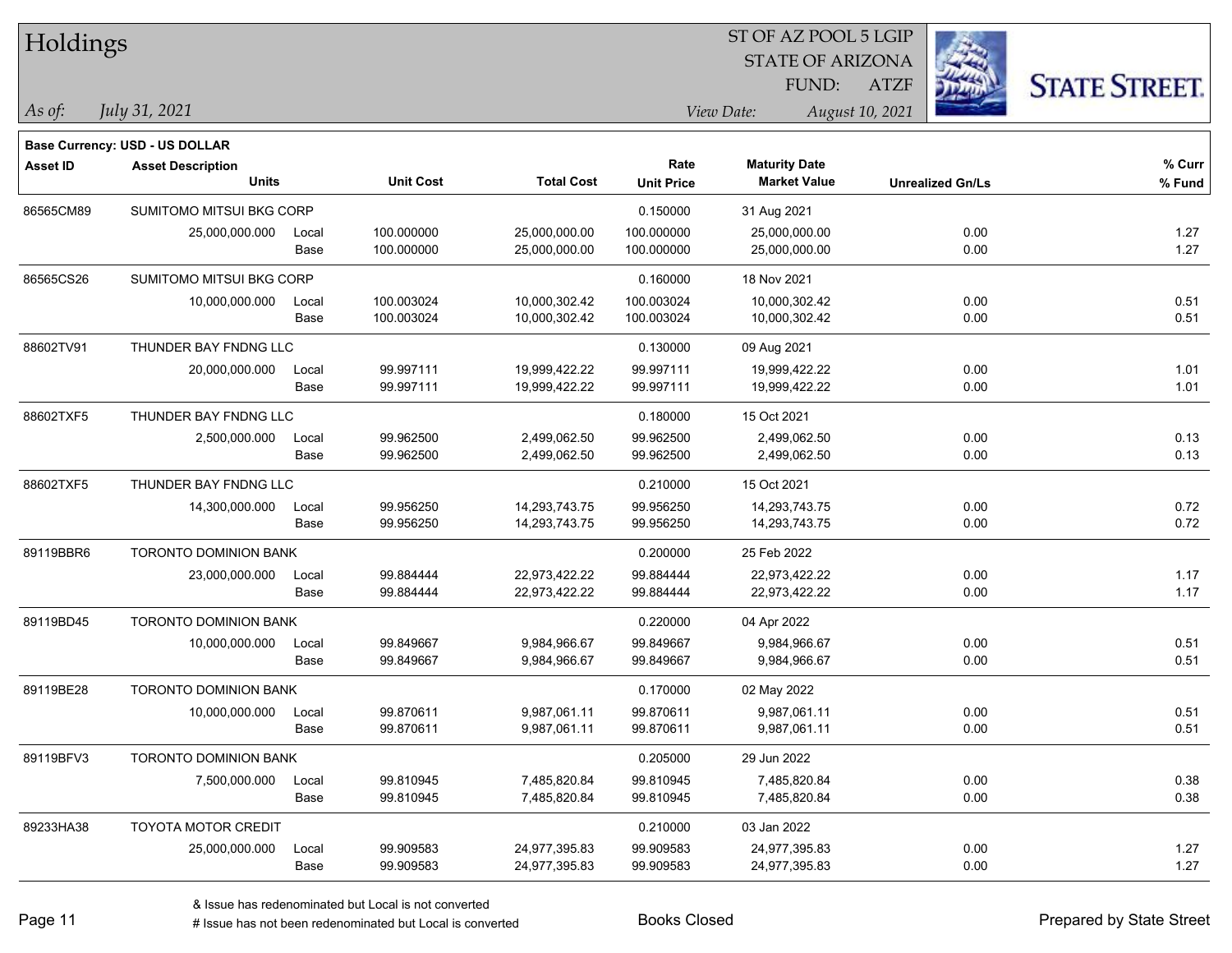| Holdings        |                                       |       |                  |                   |                   | ST OF AZ POOL 5 LGIP    |                 |                         |                      |
|-----------------|---------------------------------------|-------|------------------|-------------------|-------------------|-------------------------|-----------------|-------------------------|----------------------|
|                 |                                       |       |                  |                   |                   | <b>STATE OF ARIZONA</b> |                 |                         |                      |
|                 |                                       |       |                  |                   |                   | FUND:                   | <b>ATZF</b>     |                         | <b>STATE STREET.</b> |
| As of:          | July 31, 2021                         |       |                  |                   |                   | View Date:              | August 10, 2021 |                         |                      |
|                 | <b>Base Currency: USD - US DOLLAR</b> |       |                  |                   |                   |                         |                 |                         |                      |
| <b>Asset ID</b> | <b>Asset Description</b>              |       |                  |                   | Rate              | <b>Maturity Date</b>    |                 |                         | % Curr               |
|                 | <b>Units</b>                          |       | <b>Unit Cost</b> | <b>Total Cost</b> | <b>Unit Price</b> | <b>Market Value</b>     |                 | <b>Unrealized Gn/Ls</b> | % Fund               |
| 89233HCR3       | <b>TOYOTA MOTOR CREDIT</b>            |       |                  |                   | 0.170000          | 25 Mar 2022             |                 |                         |                      |
|                 | 25,000,000.000                        | Local | 99.888556        | 24,972,138.89     | 99.888556         | 24,972,138.89           |                 | 0.00                    | 1.27                 |
|                 |                                       | Base  | 99.888556        | 24,972,138.89     | 99.888556         | 24,972,138.89           |                 | 0.00                    | 1.27                 |
| 91058TVJ2       | UNITED HEALTHCARE CO                  |       |                  |                   | 0.100000          | 18 Aug 2021             |                 |                         |                      |
|                 | 25,000,000.000                        | Local | 99.995278        | 24,998,819.44     | 99.995278         | 24,998,819.44           |                 | 0.00                    | 1.27                 |
|                 |                                       | Base  | 99.995278        | 24,998,819.44     | 99.995278         | 24,998,819.44           |                 | 0.00                    | 1.27                 |
| 9127964B2       | TREASURY BILL 08/21 0.00000           |       |                  |                   | 0.046800          | 12 Aug 2021             |                 |                         |                      |
|                 | 10,000,000.000                        | Local | 99.998570        | 9,999,857.00      | 99.998570         | 9,999,857.00            |                 | 0.00                    | 0.51                 |
|                 |                                       | Base  | 99.998570        | 9,999,857.00      | 99.998570         | 9,999,857.00            |                 | 0.00                    | 0.51                 |
| 912796J83       | TREASURY BILL 08/21 0.00000           |       |                  |                   | 0.048000          | 03 Aug 2021             |                 |                         |                      |
|                 | 10,000,000.000                        | Local | 99.999733        | 9,999,973.33      | 99.999733         | 9,999,973.33            |                 | 0.00                    | 0.51                 |
|                 |                                       | Base  | 99.999733        | 9,999,973.33      | 99.999733         | 9,999,973.33            |                 | 0.00                    | 0.51                 |
| 912796K40       | TREASURY BILL 08/21 0.00000           |       |                  |                   | 0.048000          | 31 Aug 2021             |                 |                         |                      |
|                 | 10,000,000.000                        | Local | 99.996000        | 9,999,600.00      | 99.996000         | 9,999,600.00            |                 | 0.00                    | 0.51                 |
|                 |                                       | Base  | 99.996000        | 9,999,600.00      | 99.996000         | 9,999,600.00            |                 | 0.00                    | 0.51                 |
| 92646KVW9       | <b>VICTORY RECEIVABLES</b>            |       |                  |                   | 0.120000          | 30 Aug 2021             |                 |                         |                      |
|                 | 20,000,000.000                        | Local | 99.990333        | 19,998,066.67     | 99.990333         | 19,998,066.67           |                 | 0.00                    | 1.01                 |
|                 |                                       | Base  | 99.990333        | 19,998,066.67     | 99.990333         | 19,998,066.67           |                 | 0.00                    | 1.01                 |
| 92646KW24       | VICTORY RECEIVABLES                   |       |                  |                   | 0.070000          | 02 Sep 2021             |                 |                         |                      |
|                 | 10,000,000.000                        | Local | 99.993778        | 9,999,377.78      | 99.993778         | 9,999,377.78            |                 | 0.00                    | 0.51                 |
|                 |                                       | Base  | 99.993778        | 9,999,377.78      | 99.993778         | 9,999,377.78            |                 | 0.00                    | 0.51                 |
| 92646KX56       | VICTORY RECEIVABLES                   |       |                  |                   | 0.080000          | 05 Oct 2021             |                 |                         |                      |
|                 | 20,000,000.000                        | Local | 99.985556        | 19,997,111.11     | 99.985556         | 19,997,111.11           |                 | 0.00                    | 1.01                 |
|                 |                                       | Base  | 99.985556        | 19,997,111.11     | 99.985556         | 19,997,111.11           |                 | 0.00                    | 1.01                 |
| 927YHY004       | RBC CAPITAL MARKETS REPO 04/16 VAR    |       |                  |                   | 0.040000          | 02 Aug 2021             |                 |                         |                      |
|                 | 100,000,000.000                       | Local | 100.000000       | 100,000,000.00    | 100.000000        | 100,000,000.00          |                 | 0.00                    | 5.07                 |
|                 |                                       | Base  | 100.000000       | 100,000,000.00    | 100.000000        | 100,000,000.00          |                 | 0.00                    | 5.07                 |
| 9612C1EK9       | WESTPAC BANKING CORP.                 |       |                  |                   | 0.190000          | 19 May 2022             |                 |                         |                      |
|                 | 15,000,000.000                        | Local | 99.846417        | 14,976,962.50     | 99.846417         | 14,976,962.50           |                 | 0.00                    | 0.76                 |
|                 |                                       | Base  | 99.846417        | 14,976,962.50     | 99.846417         | 14,976,962.50           |                 | 0.00                    | 0.76                 |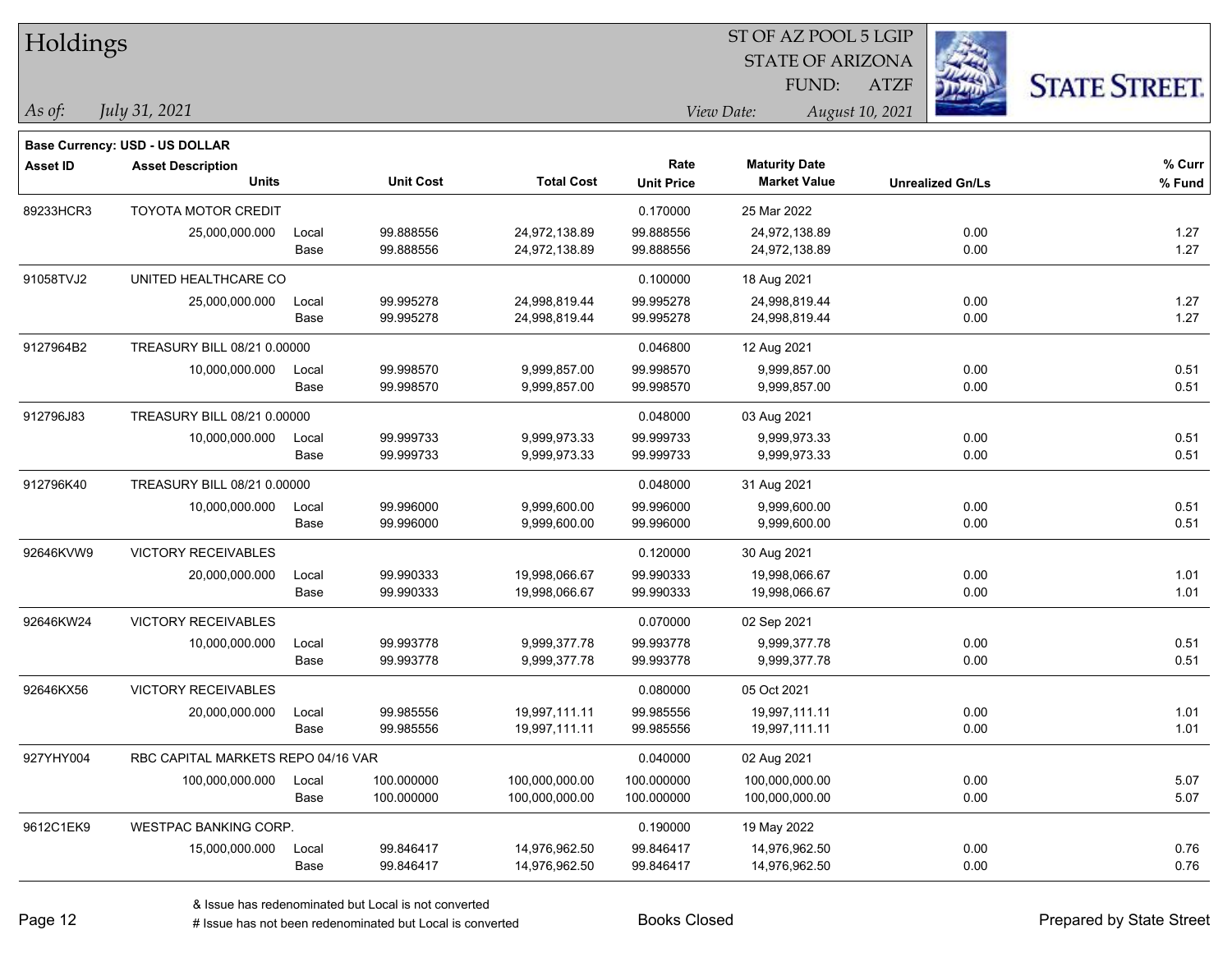| Holdings               |                                          |       |                  |                   |                   | ST OF AZ POOL 5 LGIP    |                         |                      |
|------------------------|------------------------------------------|-------|------------------|-------------------|-------------------|-------------------------|-------------------------|----------------------|
|                        |                                          |       |                  |                   |                   | <b>STATE OF ARIZONA</b> |                         |                      |
|                        |                                          |       |                  |                   |                   | FUND:                   | <b>ATZF</b>             | <b>STATE STREET.</b> |
| As of:                 | July 31, 2021                            |       |                  |                   |                   | View Date:              | August 10, 2021         |                      |
|                        |                                          |       |                  |                   |                   |                         |                         |                      |
| <b>Asset ID</b>        | <b>Base Currency: USD - US DOLLAR</b>    |       |                  |                   | Rate              | <b>Maturity Date</b>    |                         | % Curr               |
|                        | <b>Asset Description</b><br><b>Units</b> |       | <b>Unit Cost</b> | <b>Total Cost</b> | <b>Unit Price</b> | <b>Market Value</b>     | <b>Unrealized Gn/Ls</b> | % Fund               |
| 96130AKF4              | <b>WESTPAC BKING CORP N</b>              |       |                  |                   | 0.000001          | 15 Jul 2022             |                         |                      |
|                        | 15,000,000.000                           | Local | 100.000000       | 15,000,000.00     | 100.000000        | 15,000,000.00           | 0.00                    | 0.76                 |
|                        |                                          | Base  | 100.000000       | 15,000,000.00     | 100.000000        | 15,000,000.00           | 0.00                    | 0.76                 |
| 979QRC005              | <b>BANK OF AMERICA REPO</b>              |       |                  |                   | 0.040000          | 02 Aug 2021             |                         |                      |
|                        | 93,051,774.040                           | Local | 100.000000       | 93,051,774.04     | 100.000000        | 93,051,774.04           | 0.00                    | 4.72                 |
|                        |                                          | Base  | 100.000000       | 93,051,774.04     | 100.000000        | 93,051,774.04           | 0.00                    | 4.72                 |
| <b>US DOLLAR Total</b> |                                          |       |                  |                   |                   |                         |                         |                      |
|                        | 1,913,146,774.040                        | Local |                  | 1,912,718,091.11  |                   | 1,912,718,091.11        | 0.00                    | 97.01                |
|                        |                                          | Base  |                  | 1,912,718,091.11  |                   | 1,912,718,091.11        | 0.00                    | 97.01                |
|                        | <b>CASH EQUIVALENT Total</b>             |       |                  |                   |                   |                         |                         |                      |
|                        | 1,913,146,774.040                        | Base  |                  | 1,912,718,091.11  |                   | 1,912,718,091.11        | 0.00                    | 97.01                |
| <b>FIXED INCOME</b>    |                                          |       |                  |                   |                   |                         |                         |                      |
|                        |                                          |       |                  |                   |                   |                         |                         |                      |
| <b>US DOLLAR</b>       |                                          |       |                  |                   |                   |                         | Exchange Rate:          | 1.000000             |
| 12598AAA8              | CNH EQUIPMENT TRUST CNH 2021 A A1        |       |                  |                   | 0.134470          | 15 Mar 2022             |                         |                      |
|                        | 987,635.260                              | Local | 100.000000       | 987,635.26        | 99.998710         | 987,622.52              | $-12.74$                | 0.05                 |
| Original Face:         | 8,250,000.000                            | Base  | 100.000000       | 987,635.26        | 99.998710         | 987,622.52              | $-12.74$                | 0.05                 |
| 14314QAA2              | CARMAX AUTO OWNER TRUST CARMX 2021 2 A1  |       |                  |                   | 0.140900          | 15 Apr 2022             |                         |                      |
|                        | 4,908,597.500                            | Local | 100.000000       | 4,908,597.50      | 100.000950        | 4,908,644.13            | 46.63                   | 0.25                 |
| Original Face:         | 10,000,000.000                           | Base  | 100.000000       | 4,908,597.50      | 100.000950        | 4,908,644.13            | 46.63                   | 0.25                 |
| 14316HAA0              | CARMAX AUTO OWNER TRUST CARMX 2020 4 A1  |       |                  |                   | 0.241980          | 15 Oct 2021             |                         |                      |
|                        | 0.090                                    | Local | 100.000000       | 0.09              | 100.000000        | 0.09                    | 0.00                    | 0.00                 |
| Original Face:         | 12,000,000.000                           | Base  | 100.000000       | 0.09              | 100.000000        | 0.09                    | 0.00                    | 0.00                 |
| 14316NAA7              | CARMAX AUTO OWNER TRUST CARMX 2021 1 A1  |       |                  |                   | 0.172380          | 15 Feb 2022             |                         |                      |
|                        | 0.040                                    | Local | 100.000000       | 0.04              | 100.000000        | 0.04                    | 0.00                    | 0.00                 |
| Original Face:         | 7,000,000.000                            | Base  | 100.000000       | 0.04              | 100.000000        | 0.04                    | 0.00                    | 0.00                 |
| 14317DAA8              | CARMAX AUTO OWNER TRUST CARMX 2021 3 A1  |       |                  |                   | 0.157880          | 15 Aug 2022             |                         |                      |
|                        | 13,000,000.000                           | Local | 100.000000       | 13,000,000.00     | 100.004920        | 13,000,639.60           | 639.60                  | 0.66                 |
| Original Face:         | 13,000,000.000                           | Base  | 100.000000       | 13,000,000.00     | 100.004920        | 13,000,639.60           | 639.60                  | 0.66                 |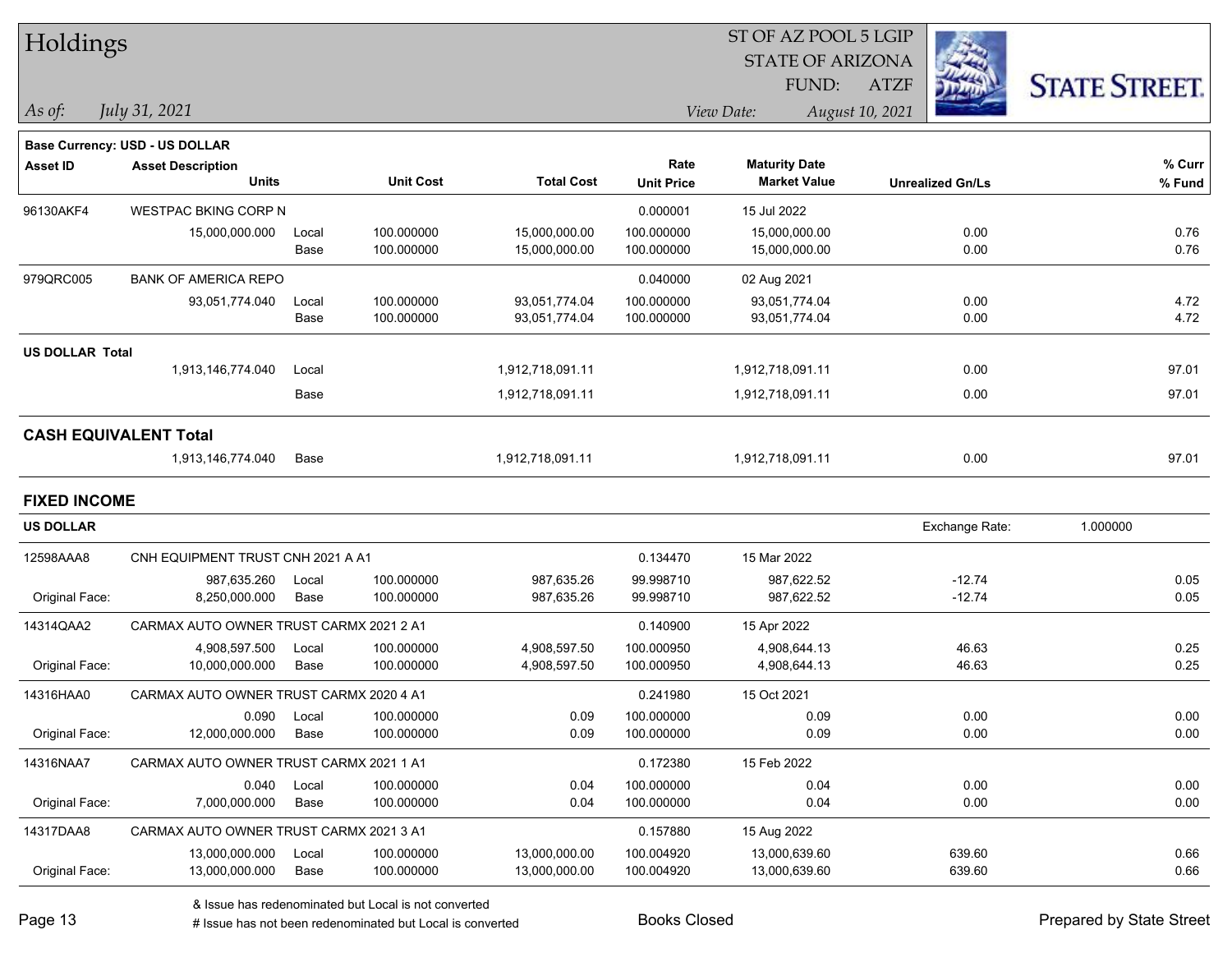| Holdings                  |                                                |               |                          |                                |                           | ST OF AZ POOL 5 LGIP<br><b>STATE OF ARIZONA</b><br>FUND: | <b>ATZF</b>             | <b>STATE STREET.</b> |
|---------------------------|------------------------------------------------|---------------|--------------------------|--------------------------------|---------------------------|----------------------------------------------------------|-------------------------|----------------------|
| As of:                    | July 31, 2021                                  |               |                          |                                |                           | View Date:                                               | August 10, 2021         |                      |
|                           | Base Currency: USD - US DOLLAR                 |               |                          |                                |                           |                                                          |                         |                      |
| <b>Asset ID</b>           | <b>Asset Description</b><br><b>Units</b>       |               | <b>Unit Cost</b>         | <b>Total Cost</b>              | Rate<br><b>Unit Price</b> | <b>Maturity Date</b><br><b>Market Value</b>              | <b>Unrealized Gn/Ls</b> | % Curr<br>% Fund     |
| 380144AA3                 | GM FINANCIAL AUTOMOBILE LEASIN GMALT 2021 2 A1 |               |                          |                                | 0.109810                  | 20 May 2022                                              |                         |                      |
| Original Face:            | 10,450,293.920<br>20,000,000.000               | Local<br>Base | 100.000000<br>100.000000 | 10,450,293.92<br>10,450,293.92 | 100.008410<br>100.008410  | 10,451,172.79<br>10,451,172.79                           | 878.87<br>878.87        | 0.53<br>0.53         |
| 44933LAA1                 | HYUNDAI AUTO RECEIVABLES TRUST HART 2021 A A1  |               |                          |                                | 0.126220                  | 16 May 2022                                              |                         |                      |
| Original Face:            | 3,938,795.760<br>9,000,000.000                 | Local<br>Base | 100.000000<br>100.000000 | 3,938,795.76<br>3,938,795.76   | 99.998780<br>99.998780    | 3,938,747.71<br>3,938,747.71                             | $-48.05$<br>$-48.05$    | 0.20<br>0.20         |
| 912796J83                 | TREASURY BILL 08/21 0.00000                    |               |                          |                                |                           | 03 Aug 2021                                              |                         |                      |
|                           | 10,000,000.000                                 | Local<br>Base | 99.999722<br>99.999722   | 9,999,972.22<br>9,999,972.22   | 99.999941<br>99.999941    | 9,999,994.10<br>9,999,994.10                             | 21.88<br>21.88          | 0.51<br>0.51         |
| 91282CAG6                 | US TREASURY N/B 08/22 0.125                    |               |                          |                                | 0.125000                  | 31 Aug 2022                                              |                         |                      |
|                           | 10,000,000.000                                 | Local<br>Base | 100.012270<br>100.012270 | 10,001,227.01<br>10,001,227.01 | 100.031250<br>100.031250  | 10,003,125.00<br>10,003,125.00                           | 1,897.99<br>1,897.99    | 0.51<br>0.51         |
| 98163LAA8                 | WORLD OMNI AUTO RECEIVABLES TR WOART 2021 B A1 |               |                          |                                | 0.110250                  | 16 May 2022                                              |                         |                      |
| Original Face:            | 5,540,706.500<br>10,000,000.000                | Local<br>Base | 100.000000<br>100.000000 | 5,540,706.50<br>5,540,706.50   | 100.003560<br>100.003560  | 5,540,903.75<br>5,540,903.75                             | 197.25<br>197.25        | 0.28<br>0.28         |
| 98164EAA3                 | WORLD OMNI AUTO RECEIVABLES TR WOART 2021 A A1 |               |                          |                                | 0.138570                  | 15 Feb 2022                                              |                         |                      |
|                           | 0.000                                          | Local<br>Base | 0.000000<br>0.000000     | 0.74<br>0.74                   | 0.000000<br>0.000000      | 0.00<br>0.00                                             | $-0.74$<br>$-0.74$      | 0.00<br>0.00         |
| <b>US DOLLAR Total</b>    |                                                |               |                          |                                |                           |                                                          |                         |                      |
|                           | 58,826,029.070                                 | Local         |                          | 58,827,229.04                  |                           | 58,830,849.73                                            | 3,620.69                | 2.98                 |
| Original Face:            | 89,250,000.000                                 | Base          |                          | 58,827,229.04                  |                           | 58,830,849.73                                            | 3,620.69                | 2.98                 |
| <b>FIXED INCOME Total</b> |                                                |               |                          |                                |                           |                                                          |                         |                      |
| Original Face:            | 58,826,029.070<br>89,250,000.000               | Base          |                          | 58,827,229.04                  |                           | 58,830,849.73                                            | 3,620.69                | 2.98                 |

Page 14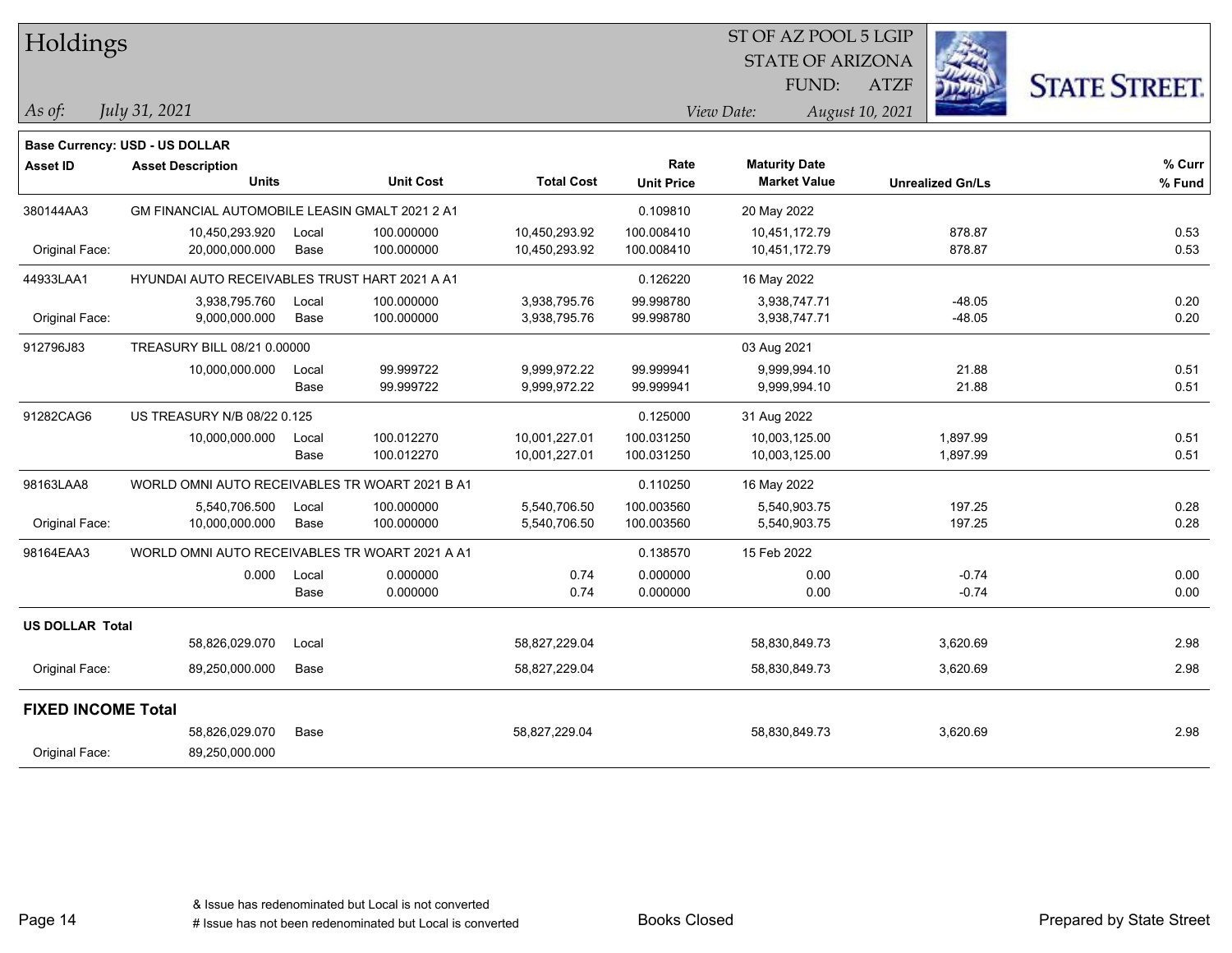| Holdings          |                                       |      |                  |                   |                   | ST OF AZ POOL 5 LGIP<br><b>STATE OF ARIZONA</b> |                                |                         |                      |
|-------------------|---------------------------------------|------|------------------|-------------------|-------------------|-------------------------------------------------|--------------------------------|-------------------------|----------------------|
| $ $ As of:        | July 31, 2021                         |      |                  |                   |                   | FUND:<br>View Date:                             | <b>ATZF</b><br>August 10, 2021 |                         | <b>STATE STREET.</b> |
|                   | <b>Base Currency: USD - US DOLLAR</b> |      |                  |                   |                   |                                                 |                                |                         |                      |
| Asset ID          | <b>Asset Description</b>              |      |                  |                   | Rate              | <b>Maturity Date</b>                            |                                |                         | % Curr               |
|                   | <b>Units</b>                          |      | <b>Unit Cost</b> | <b>Total Cost</b> | <b>Unit Price</b> | <b>Market Value</b>                             |                                | <b>Unrealized Gn/Ls</b> | % Fund               |
| <b>FUND Total</b> |                                       |      |                  |                   |                   |                                                 |                                |                         |                      |
|                   | 1,972,172,803.110                     | Base |                  | 1,971,745,320.15  |                   | 1,971,748,940.84                                |                                | 3,620.69                | 100.00               |
| Original Face:    | 89,250,000.000                        |      |                  |                   |                   |                                                 |                                |                         |                      |

Page 15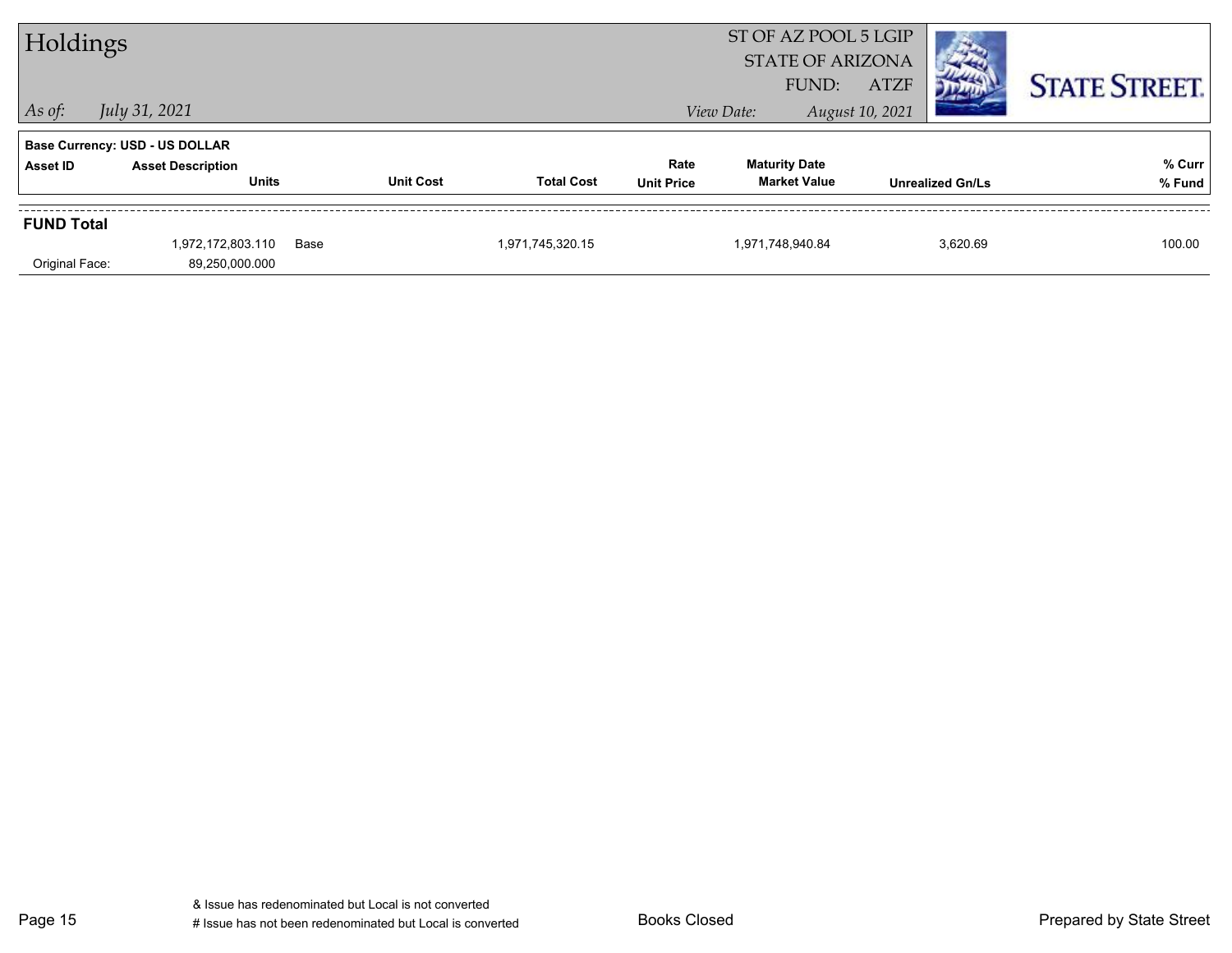## Holdings

## Currency Summary

*As of: July 31, 2021*

## ST OF AZ POOL 5 LGIP STATE OF ARIZONAATZF FUND:



*View Date:August 10, 2021*

| Base Currency: USD - US DOLLAR |  |
|--------------------------------|--|
|--------------------------------|--|

| <b>Dase Ourlelley.00D - 00 DOLLAR</b> |                   |       |                   |                     | % Currency |                         |                          |                           |
|---------------------------------------|-------------------|-------|-------------------|---------------------|------------|-------------------------|--------------------------|---------------------------|
|                                       | <b>Units</b>      |       | <b>Total Cost</b> | <b>Market Value</b> | % Fund     | <b>Unreal Sec Gn/Ls</b> | <b>Unreal Curr Gn/Ls</b> | <b>Total Unreal Gn/Ls</b> |
| <b>US DOLLAR</b>                      |                   |       |                   |                     |            |                         | Exchange Rate:           | 1.000000                  |
| <b>CASH</b>                           |                   |       |                   |                     |            |                         |                          |                           |
|                                       | 200,000.000       | Local | 200,000.00        | 200,000.00          | 0.01       | 0.00                    |                          | 0.00                      |
|                                       |                   | Base  | 200,000.00        | 200,000.00          | 0.01       | 0.00                    | 0.00                     | 0.00                      |
| <b>CASH EQUIVALENT</b>                |                   |       |                   |                     |            |                         |                          |                           |
|                                       | 1,913,146,774.040 | Local | 1,912,718,091.11  | 1,912,718,091.11    | 97.01      | 0.00                    |                          | 0.00                      |
|                                       |                   | Base  | 1,912,718,091.11  | 1,912,718,091.11    | 97.01      | 0.00                    | 0.00                     | 0.00                      |
| <b>FIXED INCOME</b>                   |                   |       |                   |                     |            |                         |                          |                           |
|                                       | 58,826,029.070    | Local | 58,827,229.04     | 58,830,849.73       | 2.98       | 3,620.69                |                          | 3,620.69                  |
| Original Face:                        | 89,250,000.000    | Base  | 58,827,229.04     | 58,830,849.73       | 2.98       | 3,620.69                | 0.00                     | 3,620.69                  |
| <b>US DOLLAR Total</b>                |                   |       |                   |                     |            |                         |                          |                           |
|                                       | 1,972,172,803.110 | Local | 1,971,745,320.15  | 1,971,748,940.84    | 100.00     | 3,620.69                |                          | 3,620.69                  |
| Original Face:                        | 89,250,000.000    | Base  | 1,971,745,320.15  | 1,971,748,940.84    | 100.00     | 3,620.69                | 0.00                     | 3,620.69                  |
| <b>FUND Total</b>                     |                   |       |                   |                     |            |                         |                          |                           |
|                                       | 1,972,172,803.110 | Base  | 1,971,745,320.15  | 1,971,748,940.84    | 100.00     | 3,620.69                | 0.00                     | 3,620.69                  |
| Original Face:                        | 89,250,000.000    |       |                   |                     |            |                         |                          |                           |
|                                       |                   |       |                   |                     |            |                         |                          |                           |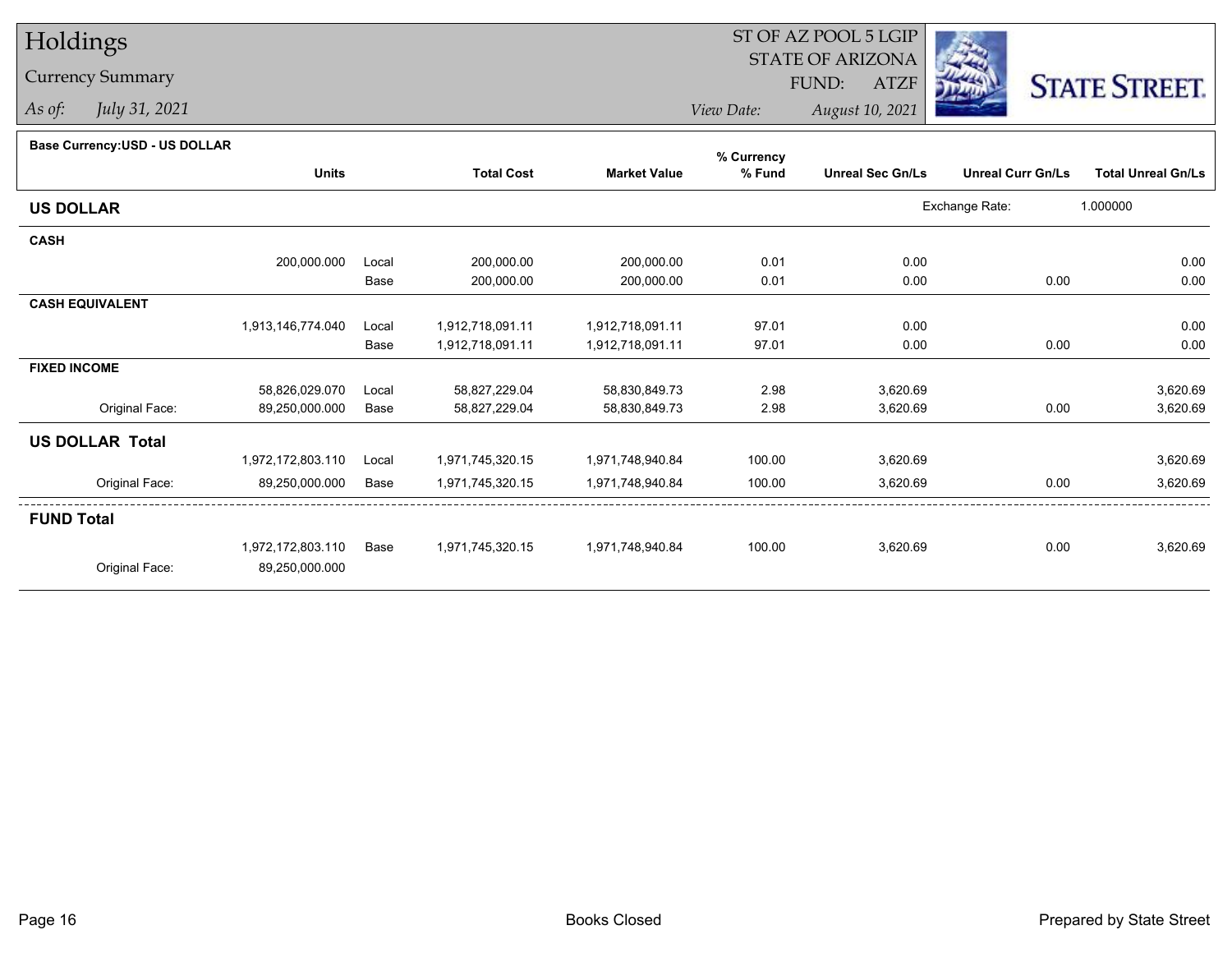| Holdings             |                                       |                   |                     | ST OF AZ POOL 5 LGIP<br><b>STATE OF ARIZONA</b> |                         |                          |                           |  |
|----------------------|---------------------------------------|-------------------|---------------------|-------------------------------------------------|-------------------------|--------------------------|---------------------------|--|
| <b>Asset Summary</b> |                                       |                   |                     |                                                 | FUND:<br><b>ATZF</b>    |                          | <b>STATE STREET.</b>      |  |
| As of:               | July 31, 2021                         |                   |                     | View Date:                                      | August 10, 2021         |                          |                           |  |
|                      | <b>Base Currency: USD - US DOLLAR</b> |                   |                     |                                                 |                         |                          |                           |  |
|                      | <b>Units</b>                          | <b>Total Cost</b> | <b>Market Value</b> | % Fund                                          | <b>Unreal Sec Gn/Ls</b> | <b>Unreal Curr Gn/Ls</b> | <b>Total Unreal Gn/Ls</b> |  |
| <b>CASH</b>          |                                       |                   |                     |                                                 |                         |                          |                           |  |
| <b>US DOLLAR</b>     | 200,000.000                           | 200,000.00        | 200,000.00          | 0.01                                            | 0.00                    | 0.00                     | 0.00                      |  |
| <b>CASH Total</b>    | 200,000.000                           | 200,000.00        | 200,000.00          | 0.01                                            | 0.00                    | 0.00                     | 0.00                      |  |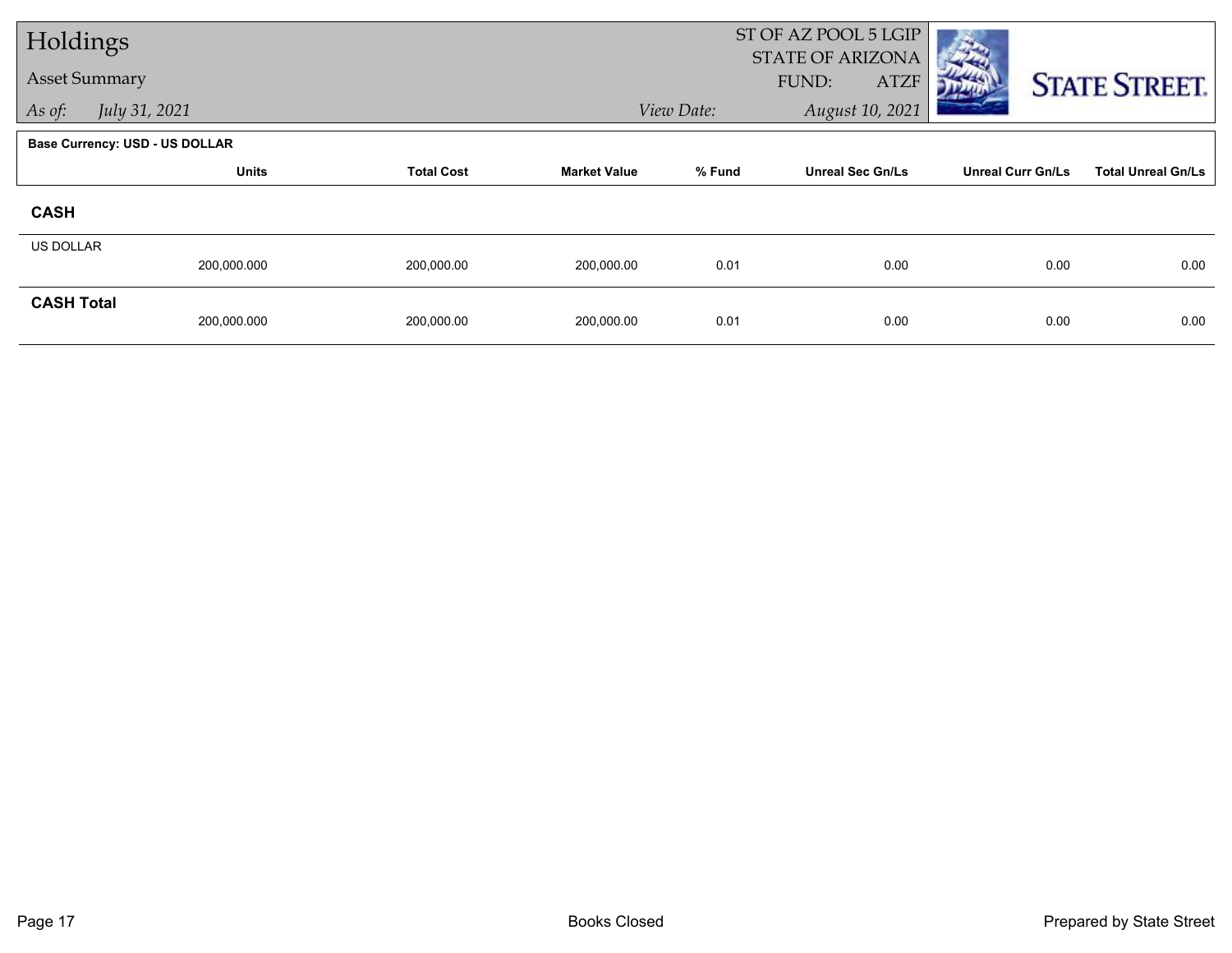| Holdings  |                                       |                   |                     | ST OF AZ POOL 5 LGIP<br><b>STATE OF ARIZONA</b> |                         |                          |                           |  |
|-----------|---------------------------------------|-------------------|---------------------|-------------------------------------------------|-------------------------|--------------------------|---------------------------|--|
|           | <b>Asset Summary</b>                  |                   |                     |                                                 | <b>ATZF</b><br>FUND:    |                          | <b>STATE STREET.</b>      |  |
| As of:    | July 31, 2021                         |                   |                     | View Date:                                      | August 10, 2021         |                          |                           |  |
|           | <b>Base Currency: USD - US DOLLAR</b> |                   |                     |                                                 |                         |                          |                           |  |
|           | <b>Units</b>                          | <b>Total Cost</b> | <b>Market Value</b> | % Fund                                          | <b>Unreal Sec Gn/Ls</b> | <b>Unreal Curr Gn/Ls</b> | <b>Total Unreal Gn/Ls</b> |  |
|           | <b>CASH EQUIVALENT</b>                |                   |                     |                                                 |                         |                          |                           |  |
| US DOLLAR |                                       |                   |                     |                                                 |                         |                          |                           |  |
|           | 1,913,146,774.040                     | 1,912,718,091.11  | 1,912,718,091.11    | 97.01                                           | 0.00                    | 0.00                     | 0.00                      |  |
|           | <b>CASH EQUIVALENT Total</b>          |                   |                     |                                                 |                         |                          |                           |  |
|           | 1,913,146,774.040                     | 1,912,718,091.11  | 1,912,718,091.11    | 97.01                                           | 0.00                    | 0.00                     | 0.00                      |  |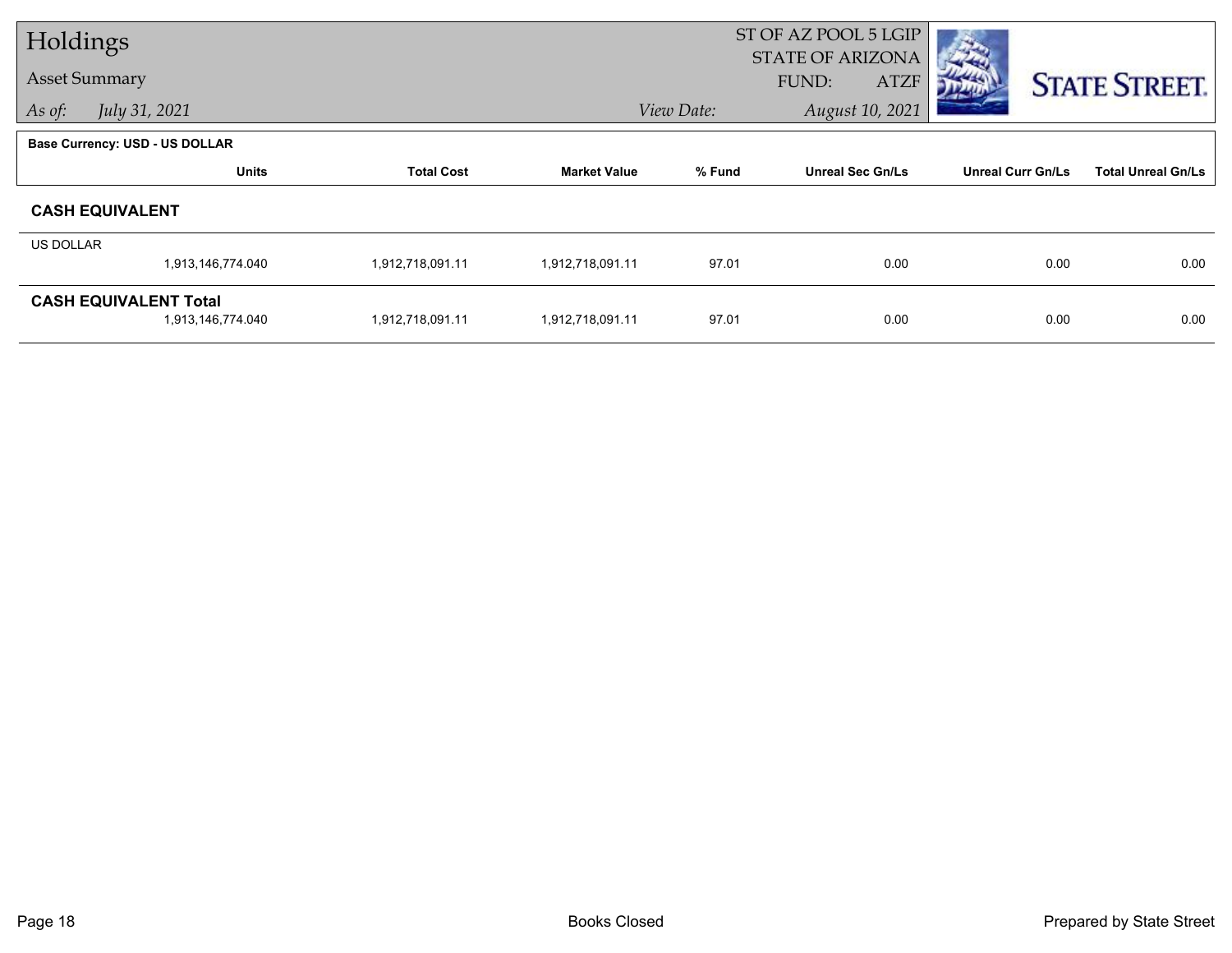| Holdings                  |                                       |                   |                     | ST OF AZ POOL 5 LGIP |                                                 |                          |                           |
|---------------------------|---------------------------------------|-------------------|---------------------|----------------------|-------------------------------------------------|--------------------------|---------------------------|
| <b>Asset Summary</b>      |                                       |                   |                     |                      | <b>STATE OF ARIZONA</b><br>FUND:<br><b>ATZF</b> |                          | <b>STATE STREET.</b>      |
| As of:                    | July 31, 2021                         |                   |                     | View Date:           | August 10, 2021                                 |                          |                           |
|                           | <b>Base Currency: USD - US DOLLAR</b> |                   |                     |                      |                                                 |                          |                           |
|                           | <b>Units</b>                          | <b>Total Cost</b> | <b>Market Value</b> | % Fund               | <b>Unreal Sec Gn/Ls</b>                         | <b>Unreal Curr Gn/Ls</b> | <b>Total Unreal Gn/Ls</b> |
| <b>FIXED INCOME</b>       |                                       |                   |                     |                      |                                                 |                          |                           |
| <b>US DOLLAR</b>          |                                       |                   |                     |                      |                                                 |                          |                           |
|                           | 58,826,029.070                        | 58,827,229.04     | 58,830,849.73       | 2.98                 | 3,620.69                                        | 0.00                     | 3,620.69                  |
| <b>FIXED INCOME Total</b> |                                       |                   |                     |                      |                                                 |                          | 3,620.69                  |
|                           | 58,826,029.070                        | 58,827,229.04     | 58,830,849.73       | 2.98                 | 3,620.69                                        | 0.00                     |                           |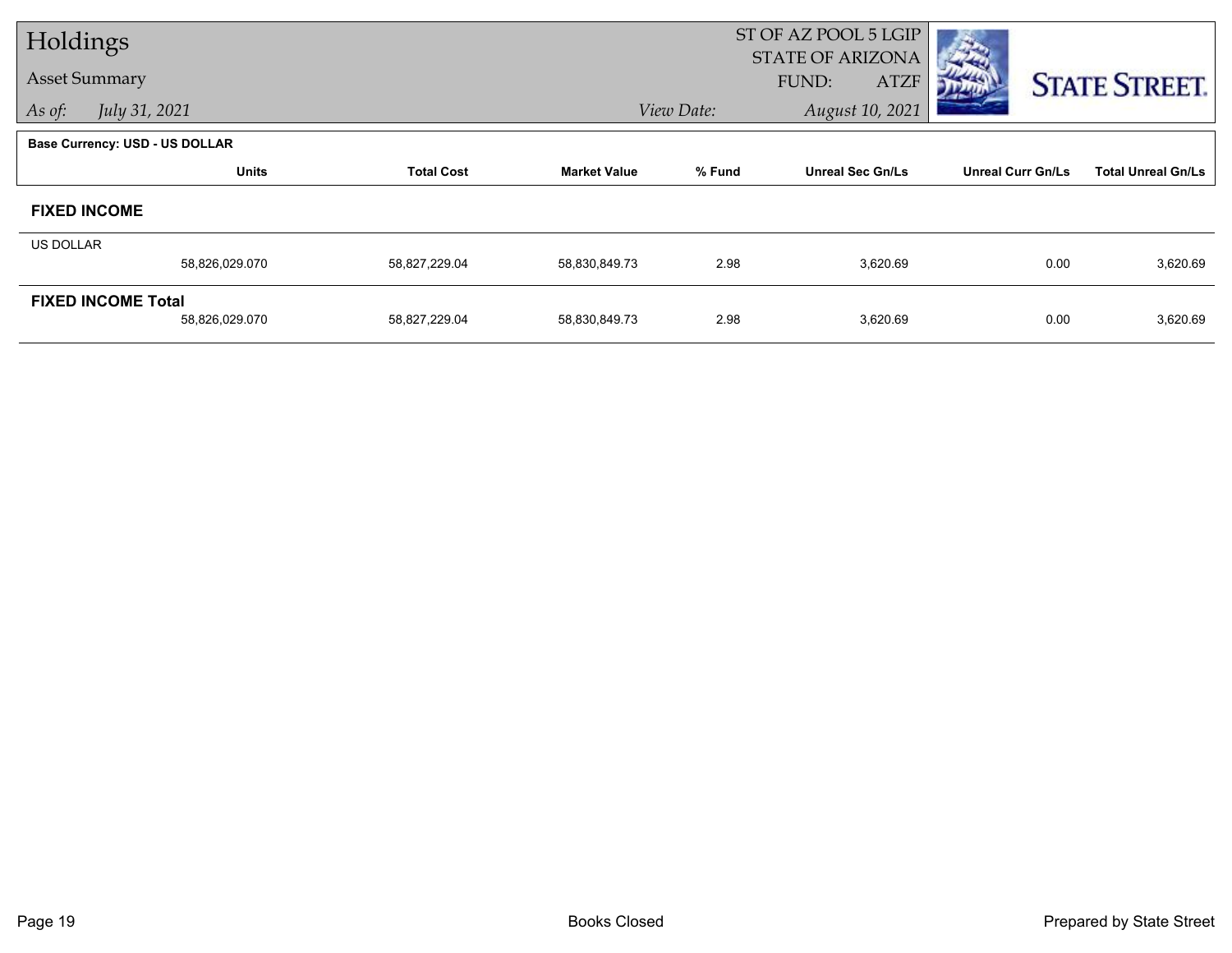| Holdings          |                                       |                   |                     |            | ST OF AZ POOL 5 LGIP<br><b>STATE OF ARIZONA</b> |                          |                           |  |
|-------------------|---------------------------------------|-------------------|---------------------|------------|-------------------------------------------------|--------------------------|---------------------------|--|
|                   | <b>Asset Summary</b>                  |                   |                     |            | <b>ATZF</b><br>FUND:                            | <b>STATE STREET.</b>     |                           |  |
| As of:            | July 31, 2021                         |                   |                     | View Date: | August 10, 2021                                 |                          |                           |  |
|                   | <b>Base Currency: USD - US DOLLAR</b> |                   |                     |            |                                                 |                          |                           |  |
|                   | <b>Units</b>                          | <b>Total Cost</b> | <b>Market Value</b> | % Fund     | Unreal Sec Gn/Ls                                | <b>Unreal Curr Gn/Ls</b> | <b>Total Unreal Gn/Ls</b> |  |
| <b>FUND Total</b> |                                       |                   |                     |            |                                                 |                          |                           |  |
|                   | 1,972,172,803.110                     | 1,971,745,320.15  | 1.971.748.940.84    | 100.00     | 3.620.69                                        | 0.00                     | 3,620.69                  |  |